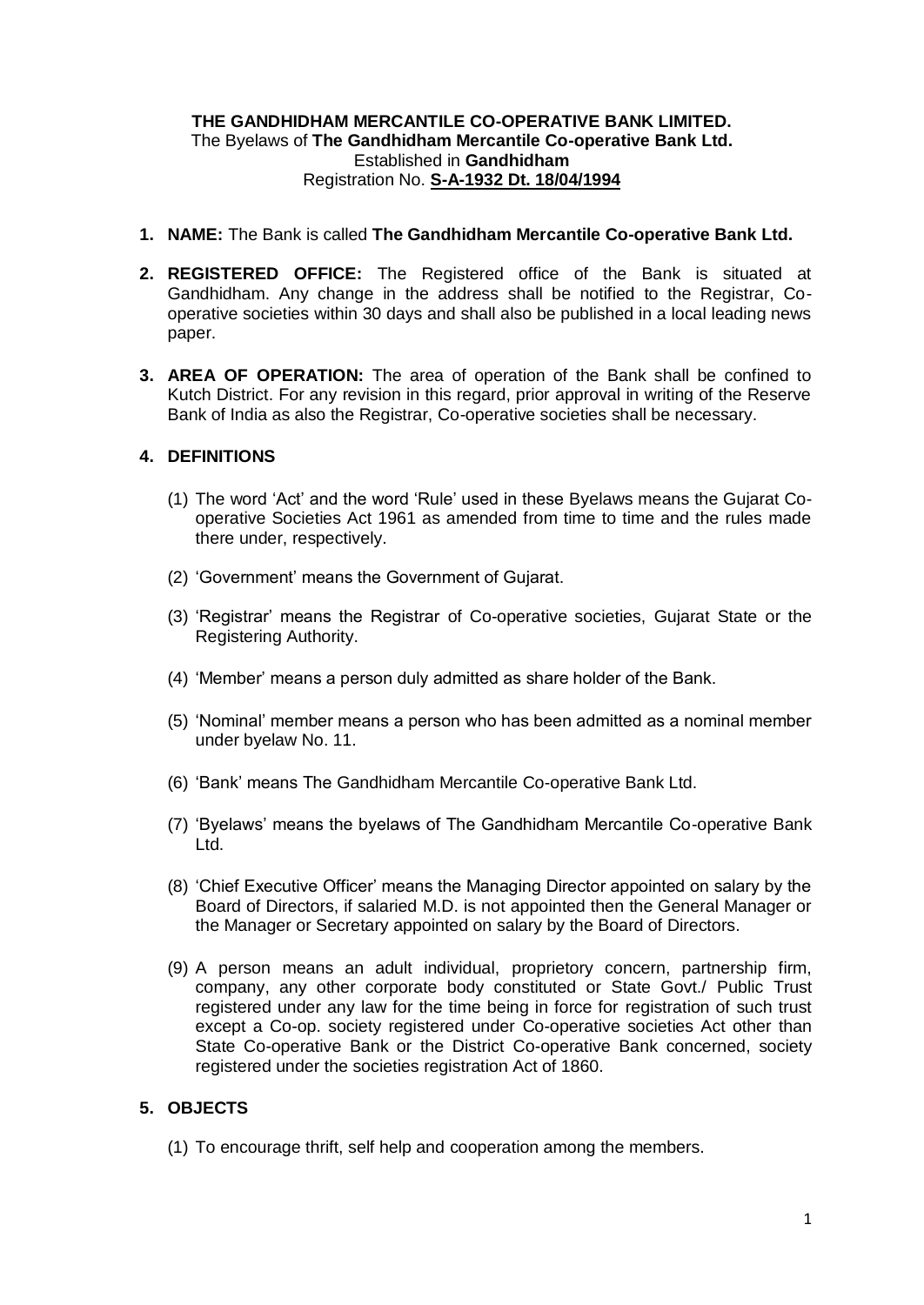- (2) To accept deposits of money from the public, repayable on demand or otherwise and withdrawable by cheque, draft, order or otherwise, for the purpose of lending or investment.
- (3) To borrow or raise money.
- (4) To lend or to advance money either upon or without security to members and others as permitted by the Registrar, Co-operative societies and as per directives of the Reserve Bank of India from time to time.
- (5) To draw, make accept, discount, buy, sell, collect and deal in bills of exchange, hundies, promissory notes, coupons, drafts, bills of lading, railway receipts, warrants, certificates, scrips and other instruments and other securities whether transferrable or negotiable or not.
- (6) To grant and to issue letters of credit, traveller's cheques.
- (7) To buy and to sell foreign exchange including foreign bank notes.
- (8) To acquire, to hold, to issue on commission, to under-write and to deal in stocks, funds, shares, debentures stock, bonds, obligations, securities and investment of all kinds.
- (9) To purchase and to sell bonds, scrips or other forms of securities on behalf of constituents.
- (10) To receive all kinds of bonds, scrips, valuable on deposit or for safe custody or otherwise.
- (11) To provide safe deposit vaults.
- (12) To collect and transmit money and securities.
- (13) To negotiate loans and advances.
- (14) To carry on and transact every kind of guarantee and indemnity business on behalf of constituents.
- (15) To effect, to insure, to guarantee, to underwrite, to participate in managing and carrying out any issue, public or private, of State, Municipal or other loans or of shares, stocks, debentures stock of any company, Co-operative society, corporation or association and to lend money for the purpose of any such issue.
- (16) To acquire, to construct, to maintain and to alter any plot or building or works necessary or convenient for the purposes of the Bank.
- (17) To manage, to sell and to realise any property which may come into the possession of the Bank in satisfaction or part satisfaction of any of its claims.
- (18) To acquire, to manage and to undertake the whole or part of business of any other co-operative society.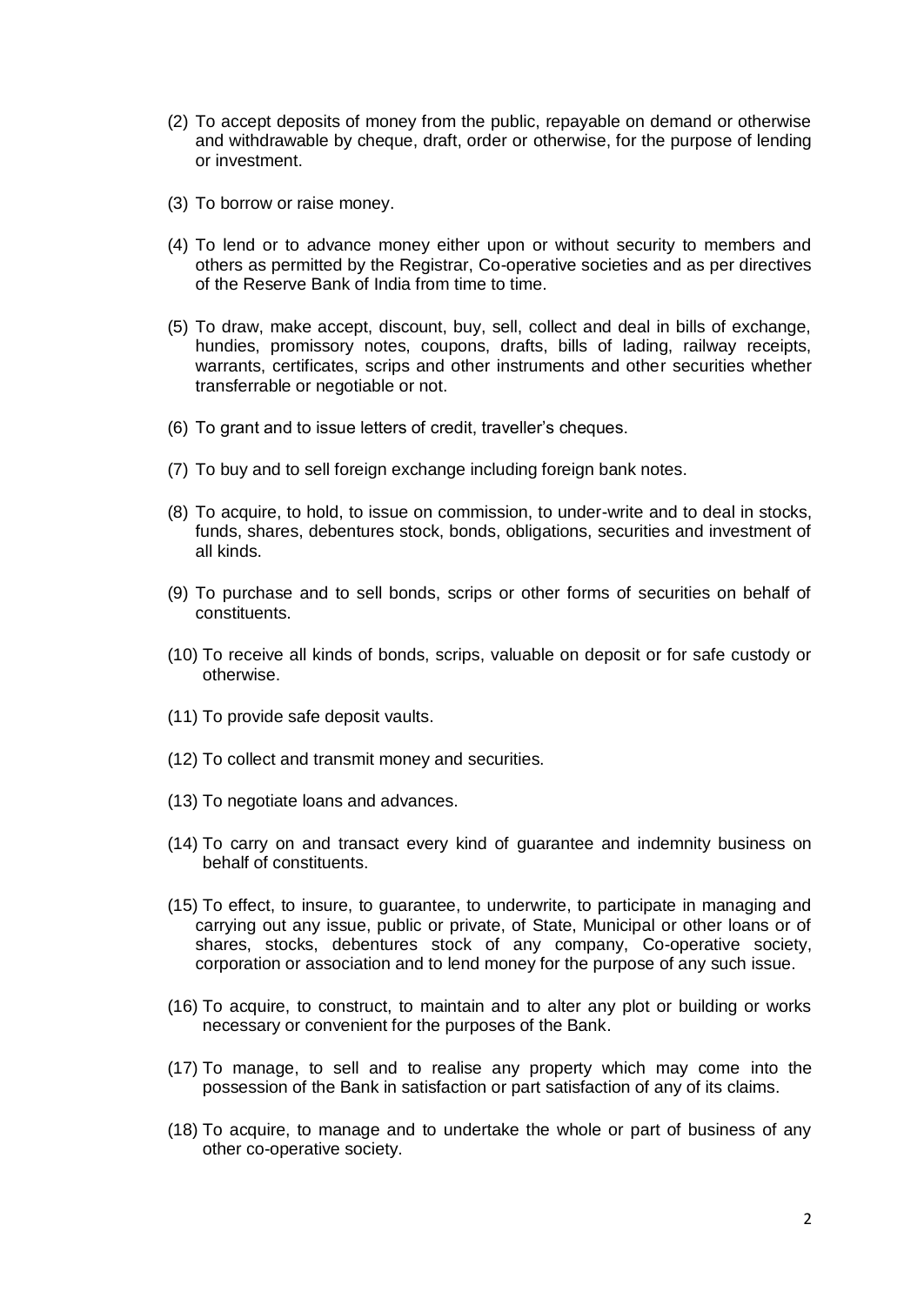- (19) To establish, to support, or to aid in establishment and support of associations, institutions, funds, trusts and conveniences calculated to benefit members, employees/ex-employees of the Bank or the dependents or connections of such persons and to grant pensions.
- (20) To prepare and to finance schemes for amelioration of the financial conditions of the members.
- (21) To provide financial and technical assistance to self employed persons for setting up their own business.
- (22) To enter into participative arrangement/arrangements with any other bank or banks or financial institutions with the object of making loans and advances.
- (23) To do any other form of business as permitted by Reserve Bank of India from time to time and/or specified in clause (1) of section 6 of the Banking Regulation Act, 1949 (As applicable to Co-operative Societies.)
- (24) To do all such other things as are incidental and conductive to the promotion or advancement of these objects and of the business of the Bank.
- (25) To undertake any other form of business which the Central Government may specify as a form of business in which it is lawful for a co-operative banking institution to engage.

### **6. FUNDS**

Funds may raised by the following means:

- (1) Shares
- (2) Entrance Fee
- (3) Subscription
- (4) Deposits
- (5) Loans, Cash Credits, Overdrafts and Advances
- (6) Donations, Grants and Subsidies
- (7) Any other instrument as permitted by Reserve Bank of India from time to time

#### **7. MAXIMUM BORROWING CAPACITY**

The maximum borrowing capacity of the Bank shall not exceed 25 times of the total amount of its paid-up share capital, accumulated reserve fund and building fund minus accumulated losses. The limit may be amended with prior permission of the Registrar, as per the co-operative societies act from time to time.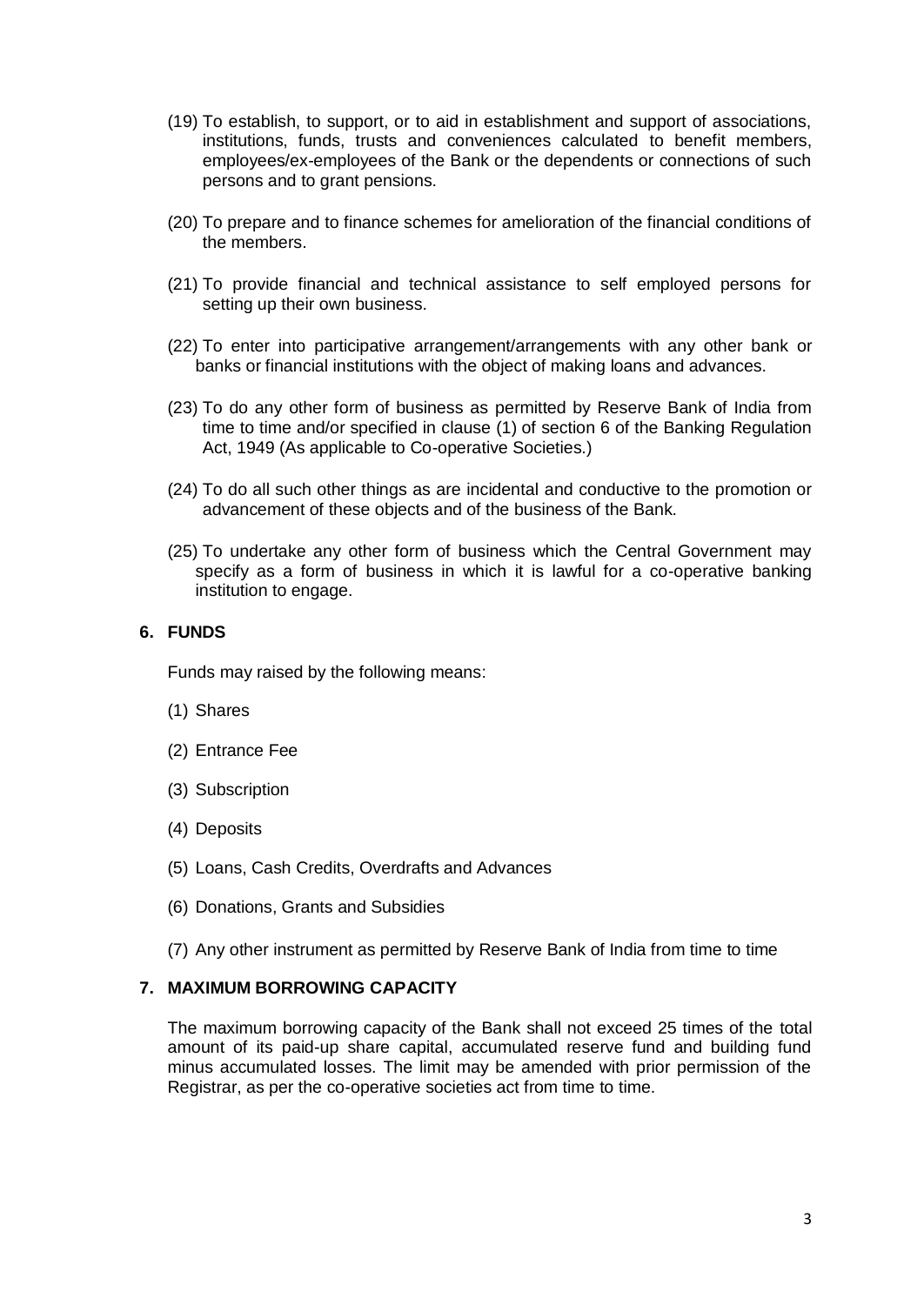### **8. SHARES**

The Authorised Share Capital of the Bank is 1500 Lacs made up shares of Rs. 100/ each which should be paid in full on application for membership. The Authorised Share Capital may be increased from time to time by amending bye-laws, subject to the approval of the Registrar, Co-operative Societies.

## **9. MEMBERS**

(a) An individual may be admitted as member if he/she is an adult, competent to contract and resides within the area of operation of the Bank or is gainfully engaged in any occupation in the area of operation of the bank.

## **(A) DUTY OF EVERY MEMBER**

It shall be the duty of every member of the Bank,

- (i) To attend atleast two meetings of the General Body within a consecutive period of five years;
- (ii) To utilize minimum level of services as prescribed in the bye-laws.
- (b) Any other person as defined under byelaw No. 4(9) having its establishment/office within the area of operation of the Bank, and conducting business within such area may be admitted as a member, provided that;
	- (1) The individual or any partner of a partnership firm is not convicted of any criminal offence involving moral turpitude.
	- (2) The individual or the person is not engaged in a business competing or conflicting with the business of the Bank.
	- (3) The individual is not an employee of the Bank.
	- (4) The individual or the person has subscribed to and fully paid for at least one share of the Bank together with Entrance Fee of Rs. 10/- and his/her application has been duly approved by the Board of Directors.
- (c) Government of Gujarat.
- (d) The Gujarat State Co-operative Bank Ltd.
- (e) The Kutch District Central Co-operative Bank Ltd.

#### **10. RESTRICTIONS**

(a) No rights of the membership shall be exercisable until a person has made such payments to the Bank in respect of membership or acquired such interest in the Bank as may be prescribed by the Act or Rules or the Byelaws.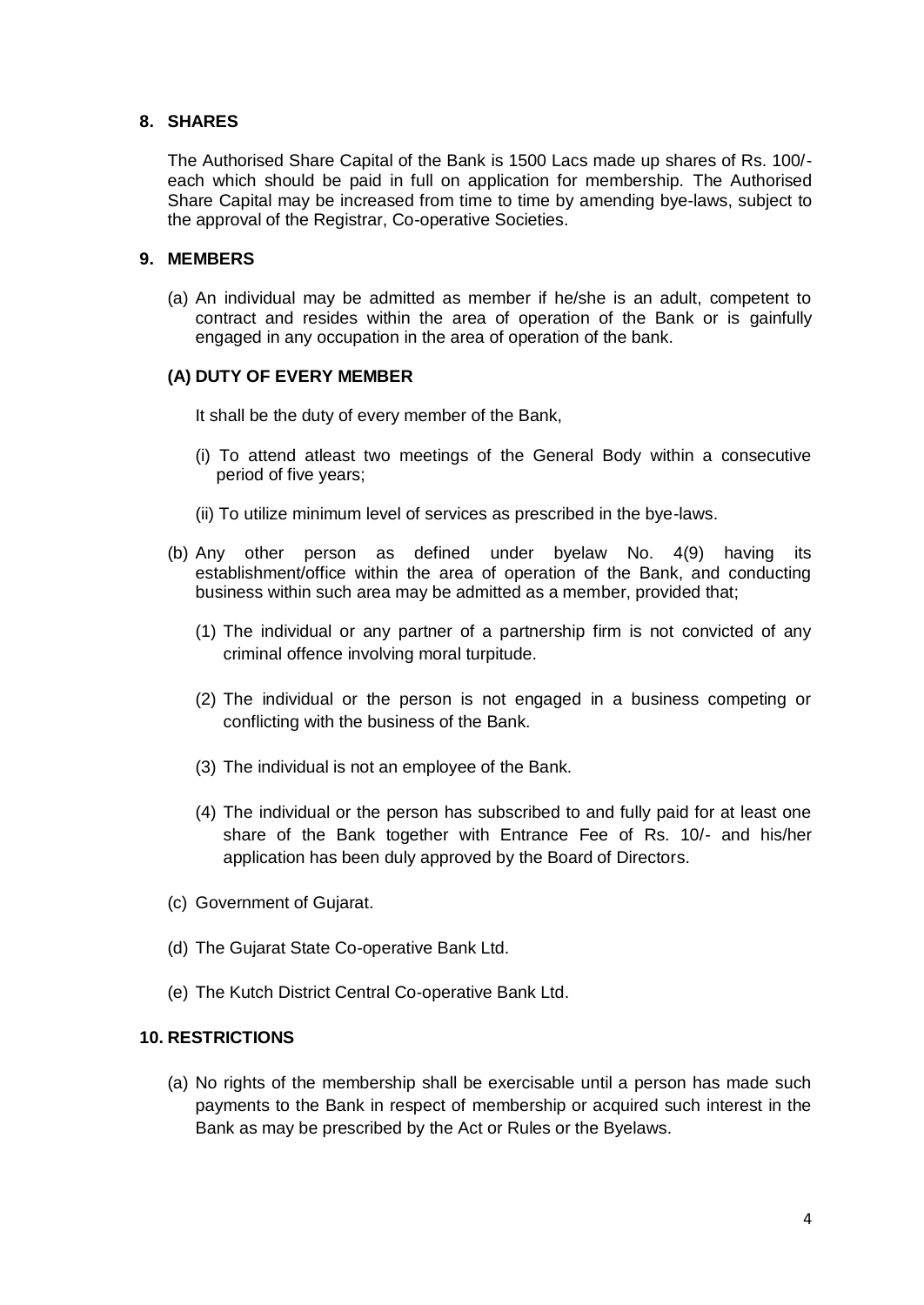(b) The Board of Directors shall take the decision on the application for membership and communicate the decision within a period of three months from the date of receipt of the application.

# **11. NOMINAL MEMBER**

- (1) Any person who is a co-partner or who desires to stand surety to a borrowing member of the Bank or who desires to borrow occasionally for a temporary period against certain tangible securities such as gold and silver ornaments, life insurance policies and Government and other trustee securities may be enrolled as a nominal member upon his/her application in the prescribed form and on payment of Rs. 100/- as non refundable entrance fee, provided he/she resides or is gainfully engaged in any occupation within the area of operation of the Bank.
- (2) The nominal member shall not be entitled :
	- (a) To receive a share certificate :
	- (b) To received audited accounts and annual report of the Bank :
	- (c) To attend, to participate and to vote in the General Body Meeting and/or special General Meeting of the Bank; and
	- (d) To receive dividend.
	- (e) Shall not be entitled to any share, in any form whatsoever, in the assets or profits of the Bank
	- (f) To represent the Bank
- (3) A Co-operative society registered under any law shall not be eligible and as such shall not be admitted to nominal membership in terms of the provisions of this byelaw.

## **12. JOINT SHAREHOLDERS**

Shares may be purchased in the names of more than one person jointly.

- (1) On death of a joint holder, the surviving person/persons shall be recognised as joint share holder/holders;
- (2) The joint holder of any share shall be liable severally as well as jointly for all payments which are to be made in respect of such share or shares.
- (3) The person whose name stands first written on the share certificate shall enjoy all the rights of a member and be responsible for all the liabilities of a member. He/she shall be entitled to receive the annual dividend and notice of the General Body Meeting and if present in the General Body Meeting, shall have the right to vote. But in his/her absence the person name stands second and in the absence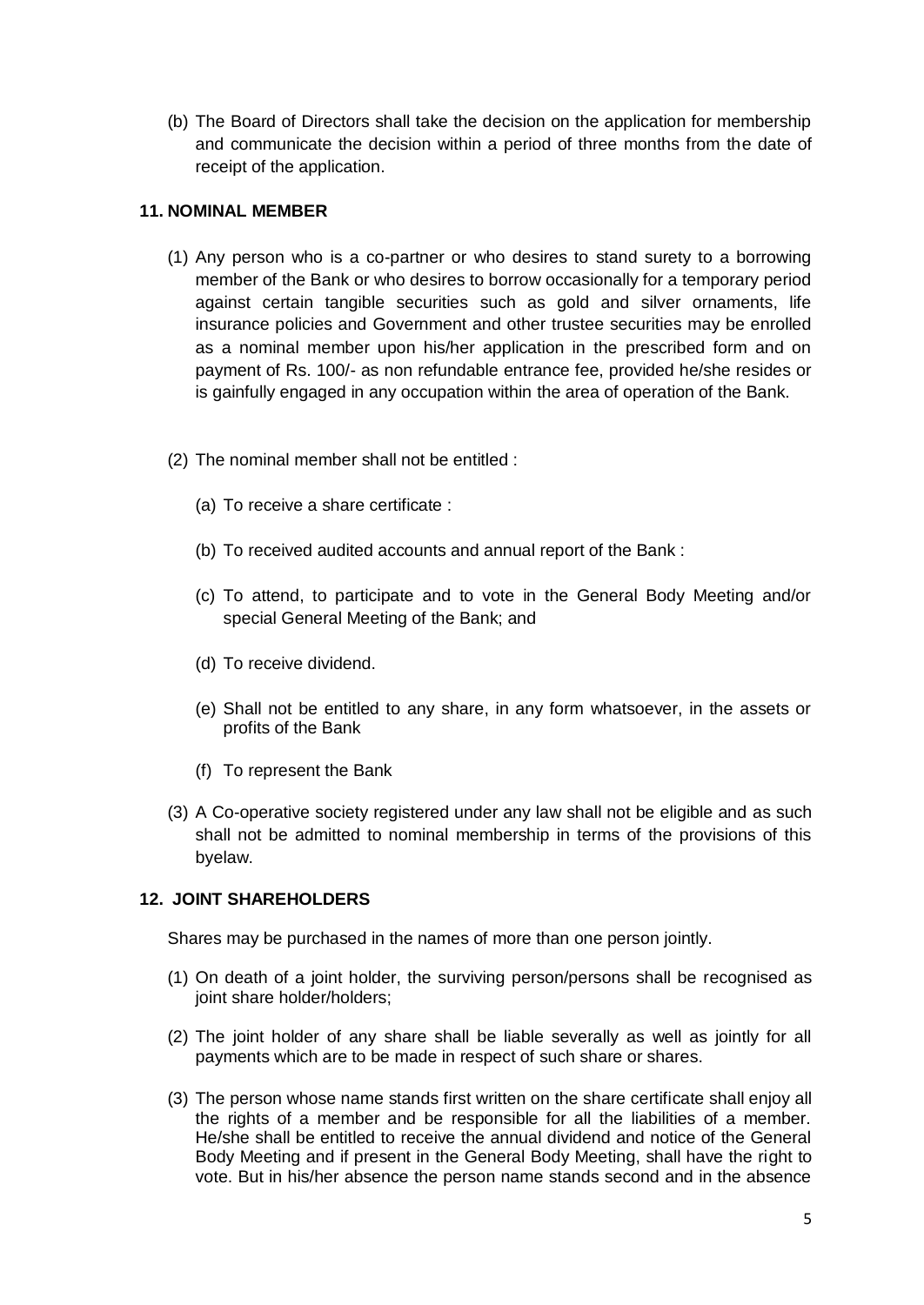of both, the person whose name stand next and likewise in the absence of preceding persons, the person whose name is next on the share certificate, who is not a minor, shall have right to vote.

### **13. SHARE CERTIFICATE**

Every person admitted as member shall be entitled to receive a share certificate gratis stating the number of share/s and their distinctive number/s. The share certificates shall be signed by the Chairman, Managing Director/director and the Chief Executive Officer. The share certificate shall bear the Bank's seal.

### **14. TRANSFER OF SHARES**

- (1) A member may transfer his/her shares after holding them for not less than one year to any person duly approved by the Board of Directors. The transfer shall not be complete until the name of the transferee has been duly entered in the Register of members and the transfer fee of Rs. 5/- per share is paid. On death of a Member, share/shares shall be transfer in name of nominee and no transfer fees is taken.
- (2) If any share certificate be worn out, defaced, destroyed or lost, new share certificate/s may be issued in lieu thereof on payment of a fee of Rs. 25/- per share certificate. It shall however be necessary to produce evidence to the satisfaction of the Board of Directors that the share certificates were worn out, defaced, destroyed or lost, or in the absence of such evidence, on such Indemnity Bond as the Board of Directors may deem sufficient.

#### **15. RESIGNATION, CESSATION AND EXPULSION OF MEMBER**

- (1) A member may resign his/her membership and withdraw his/her capital with the approval of the Board of Directors. The approval shall not be given while such a member is indebted to the Bank or is a guarantor in any other account of the Bank.
- (2) Membership will cease :
	- (a) On death, or dissolution or liquidation in case of firm or company or other corporate body;
	- (b) On being adjudged as insolvent or legally disabled from continuing as a member;
	- (c) On breach of any conditions prescribed under byelaw No. 9.
	- (d) On transfer of all the shares;
	- (e) On resignation or withdrawal of membership having been accepted.
- (3) A member may be expelled as provided in section 36 of the Act and Rules made there under. Shares held by an expelled member are liable to be forfeited.
- (4) Transfer of shares may be declined to a member.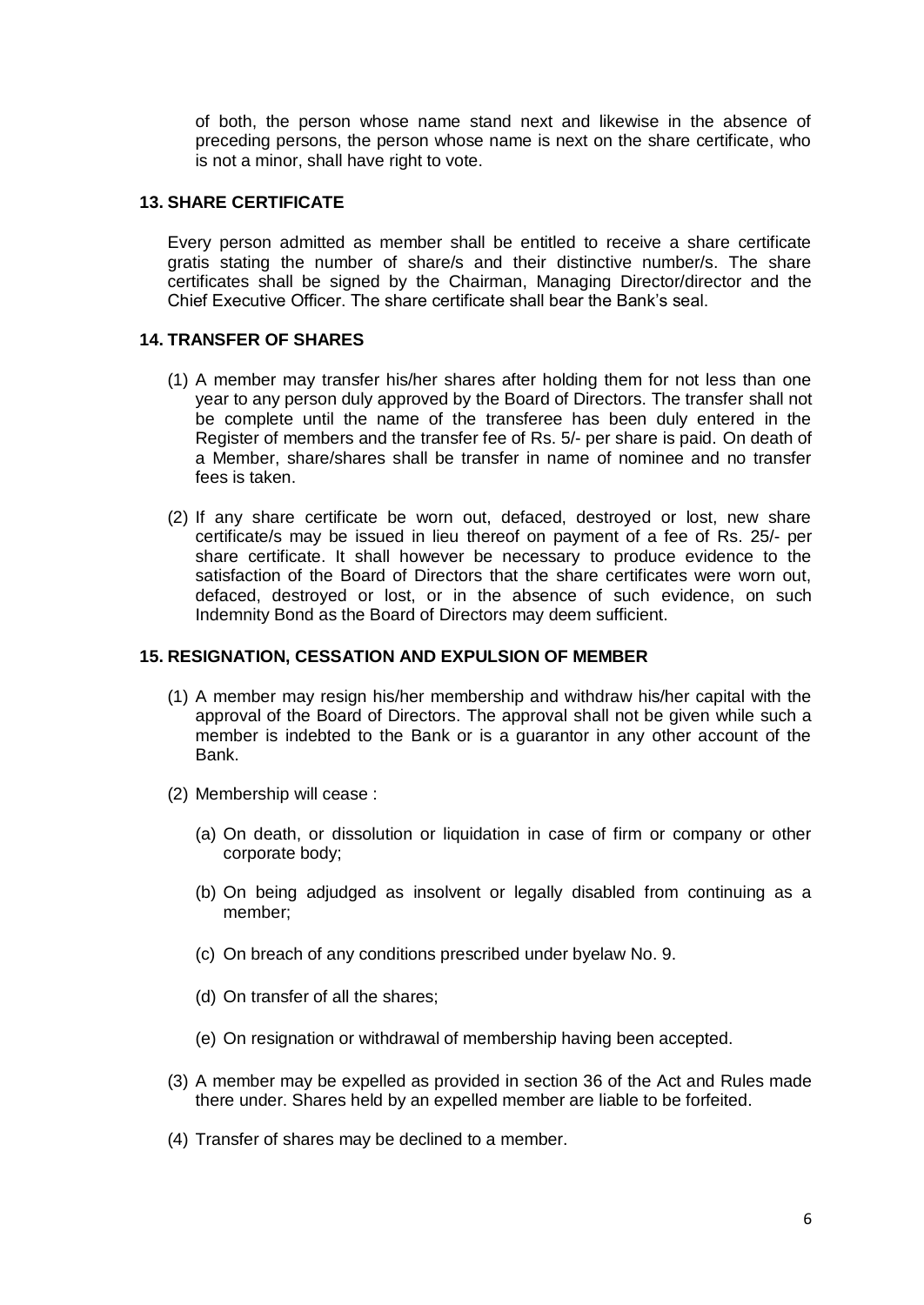- (a) If the member be indebted or is liable as surety to another member who is indebted to the Bank;
- (b) If the Transferee does not fulfill the conditions prescribed under byelaw No. 9 and 14(1).
- (c) If the member does not want to transfer all the shares held by him/her.
- (5) During any Financial Year, the aggregate withdrawals of shares should not exceed 10 percent of the total Paid up Share Capital as at 31<sup>st</sup> March of preceding year provided the real or exchangeable value of Paid up Share Capital and Reserves does not stand reduced to less than Rs. 1.00 lakh as per Section 11(1) of the Banking Regulation Act, 1949 (as applicable to Co-operative societies) as a result of such withdrawals.

### **16. NOMINATION**

A member may nominate a person to receive the member's interest in the Bank after his/her death. Nomination shall be made in the prescribed form and entered in the register specifically maintained for the purpose at the Bank's registered office. Prior approval of the Board shall be necessary if the person to be nominated is an employee of the Bank. Nomination can be revoked and fresh nomination made any number of times after due intimation in writing to the Bank and on payment of prescribed fee of Rupee one for every subsequent nomination.

#### **17. DEATH OF MEMBER**

On death of a member, the Bank may pay to person or persons nominated a sum representing the value of the member's interest in the Bank within 6 months from the death of the member.

In the absence of nomination, the Bank may pay to such person or persons as may appear to the Board of Directors to be entitled to receive the same as heir or legal representative of the deceased member on his/her or their executing an appropriate deed of indemnity in favour of the Bank.

Interest of the deceased shall be the amount of the shares and dividend together with amounts due to him/her on account of deposits and interest thereon or on any other account less the amounts due by him/her to the Bank.

## **18. LIABILITY OF A MEMBER**

The liability of a member shall be limited to the capital represented by the share or shares of which such member is the registered share holder. The liability of a past or a deceased member shall be as provided in the Act & Rules.

## **19. LIEN ON SHARES, DIVIDENDS AND DEPOSITS**

The Bank shall have the first and paramount lien or charge upon all the shares, dividends and deposits of any member or past member for all moneys due from him/her to the Bank from time to time. The Bank may at any time set off any sum credited by or payable to the member or past member towards payment of any liability of such member or past member.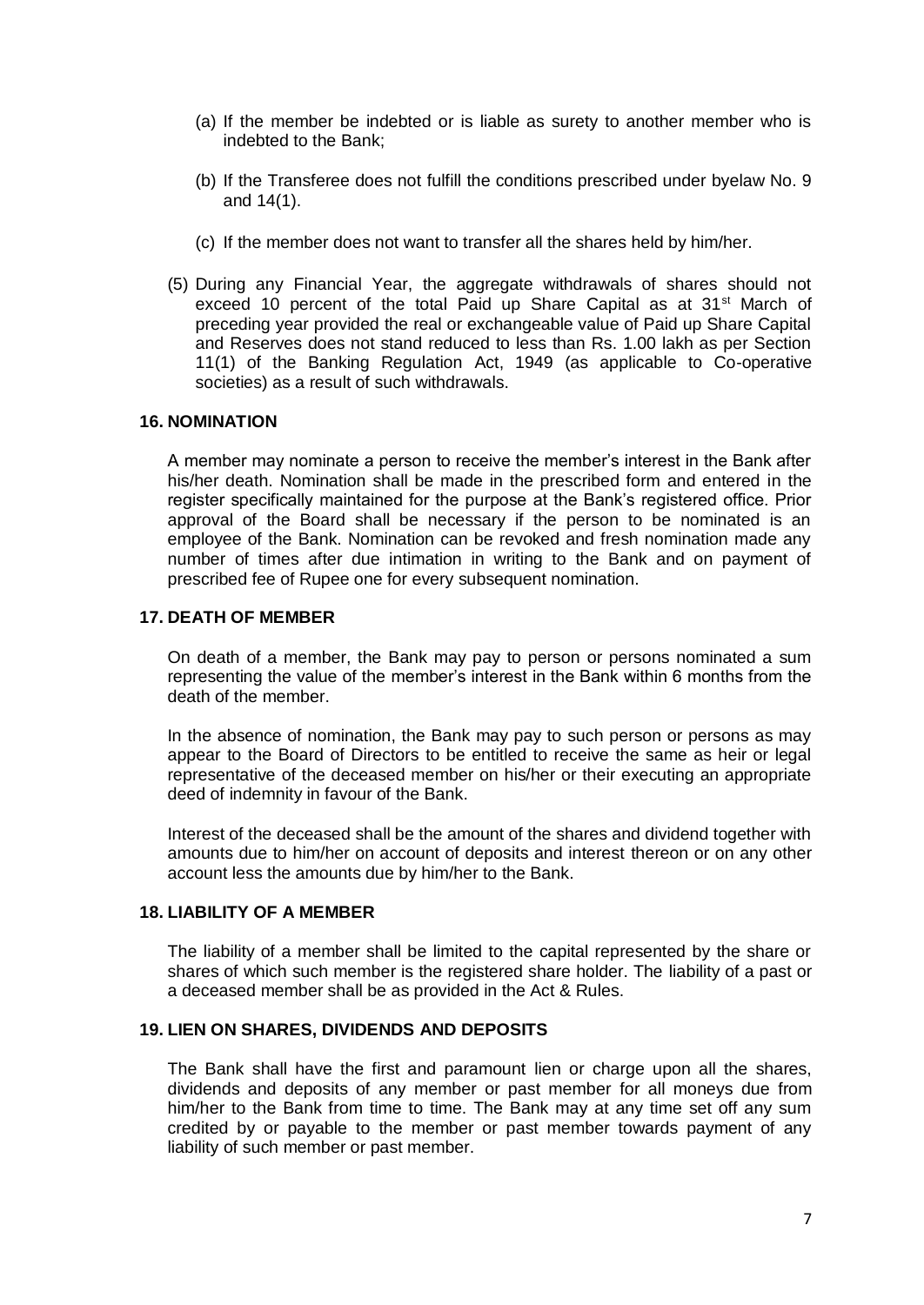#### **20. GENERAL BODY**

- A. The First General Body Meeting of the members following its registration shall have the same powers as are vested in the Annual General Meeting under these byelaws.
- B. (1) Subject to the provisions of the Gujarat State Co-operative Societies Act and the Rules, the final authority shall vest in the General Body.
	- (2) General Body Meeting shall be of two kinds viz. Annual General Body Meeting and Special General Body Meeting.
	- (3) The Annual General Body Meeting shall be called once on or before 30thSeptember every year.
	- (4) The special General Body Meeting may be called any time by majority of members of the Board of Directors and shall be called by Board of directors or a person duly authorized by Board of Directors within one month of the requisition:
		- (a) On a written requisition from the Registrar, Co-operative Societies
		- (b) On a request of the chairman of a federal society with which the Bank is associated.
		- (c) On receipt of a written proposal from the  $1/5<sup>th</sup>$  of total members of the Bank.

If a special general meeting is not called in accordance with the requisition referred to above the Register or any person authorized by him in that behalf, shall have power to call such meeting, which shall be deemed to be a meeting duty called by the Board of Directors.

#### **21. BUSINESS OF THE ANNUAL GENERAL BODY MEETING**

The business of the Annual General Body Meeting shall be:

- (1) To approve the minutes of the previous General Body Meeting.
- (2) To consider the Board of Directors' Report on the working of the Bank for the preceding year, together with the audited statements of accounts including the Balance Sheet and Profit and loss account for the year.
- (3) To sanction appropriation of profits and to declare dividend at a rate not exceeding the rate recommended by the Board of Directors and as prescribed in the Gujarat State Co-operatives Societies Act and Rules.
- (4) To consider communications from the Registrar and/or Auditor relating to the annual audit.
- (5) To appoint duly qualified Auditors, if necessary, for the ensuing year for conducting statutory audit and give powers to the Board of Directors to fix their remuneration.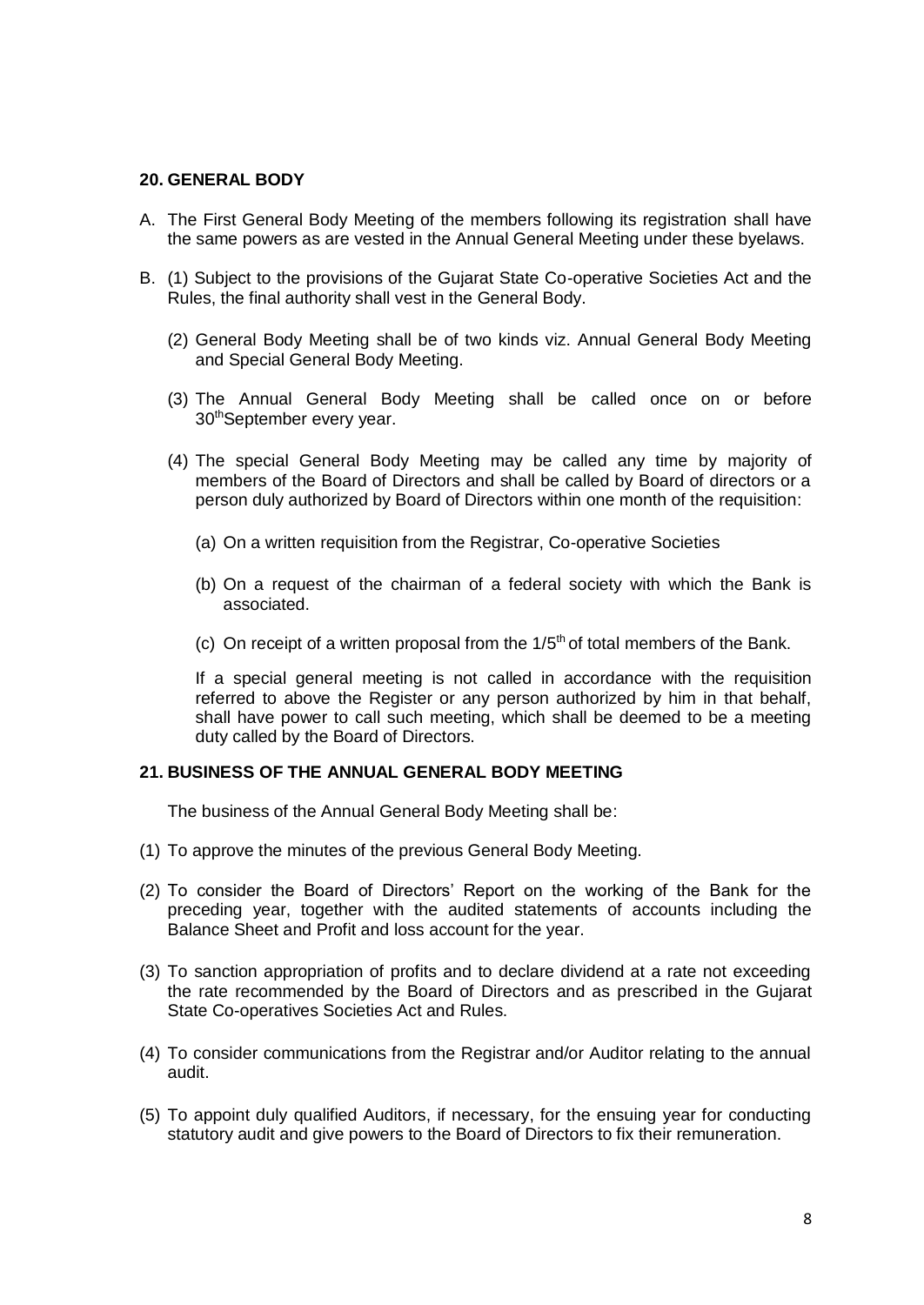- (6) To declare the result of the election of the Board of Directors held as per Election Rules prescribed and approved by the Registrar.
- (7) To consider any other subject of which proper notice has been given as prescribed.
- (8) With the permission of 2/3 the members present at the Annual General Body Meeting, any member may bring forward any subject which is not included in the Agenda provided that the subject put forward does not relate to :
	- (a) Expulsion of a member, or
	- (b) Amendment to Bank's Byelaws

## **22. BUSINESS OF SPECIAL GENERAL BODY MEETING**

The business of Special General Body Meeting shall be as stated in the Notice of requisition only. No other business shall be transacted.

### **23. NOTICE OF ANNUAL & SPECIAL GENERAL BODY MEETING**

- (1) Notice of the Annual General Body Meeting together with the Agenda of the Meeting, audited statements of accounts including the Balance Sheet and the profit and loss account and the Report of the Board of Directors shall be sent to the registered address of each members at least 15 days prior to the date of the meeting.
- (2) A special General Body Meeting must be convened within 30 days as provided in byelaw No. 20 B(4) and shall transact the business as provided in byelaw No. 22.

Notice shall be sent to the registered address of each members, to the Registrar as per byelaw No. 20 B(4) (c) and to the Chairman of a federal society with which the Bank is associated as per byelaw No. 20 B(4)(d) at least 15 days prior to the date of the meeting.

- (3) Notice of the General Body Meeting shall be sent by post or by hand to each member and it shall also be placed on the Notice Board of the Bank.
- (4) Notice of the Annual and Special General Body Meeting shall state the place, date and time of the meeting. It shall also state the place, date and time of holding the adjourned meeting should it be necessary to adjourn in the absence of quorum.
- (5) None receipt on Notice by any member shall not be a valid ground for postponing or adjourning the Annual General or Special General Body Meeting. However if the rights of the majority of members are affected adversely by the meeting on this account, the decision of the Registrar as to the validity of the meeting shall be final.
- (6) Notice of the meeting shall be signed by the Managing Director/Chief Executive Officer of the Bank.

## **24. QUORUM**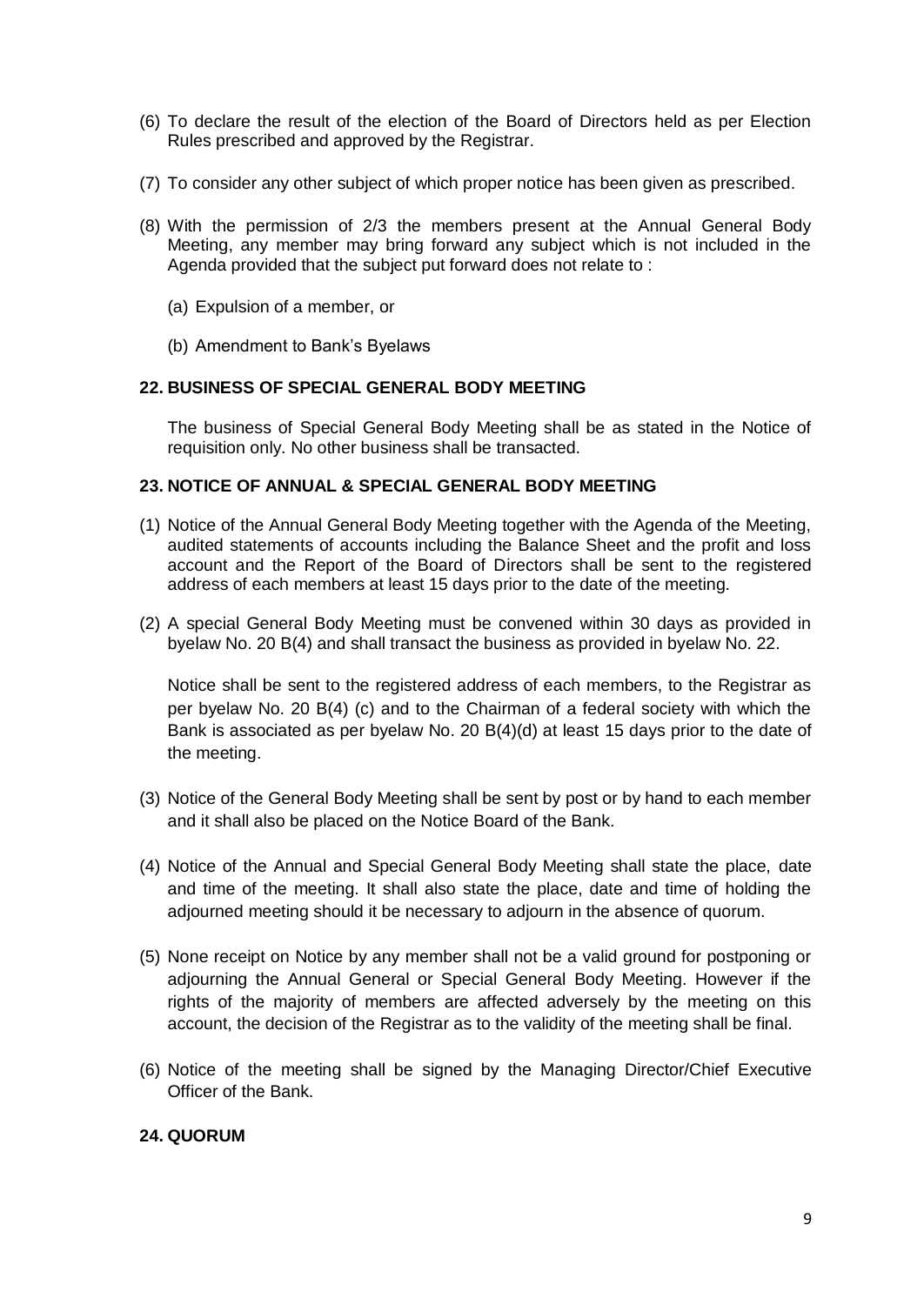1/5 members of the total number of members as on last day of preceding year or One Hundred whichever is less shall constitute a quorum for the General Body Meeting. No business shall be transacted at such meeting unless the quorum of members is present.

# **25. ADJOURNMENT OF AN ANNUAL GENERAL BODY MEETING AND DISSOLUTION OF A SPECIAL GENERAL BODY MEETING.**

- (1) In the absence of quorum within half an hour after the time appointed for holding of a General Body Meeting, the meeting shall stand adjourned to the date stated in the Notice of the Meeting.
- (2) In the absence of quorum, at time fixed for holding an adjourned General Body Meeting, the members present shall form the quorum.
- (3) No business other than that business for which a General Body Meeting was called shall be transacted at an adjourned meeting.
- (4) If within half an hour after the time appointed for holding a Special General Body Meeting convened on requisition by members as per Byelaw No. 20 B(4)(c), a quorum is not present, the meeting shall be dissolved.

### **26. CHAIRMAN OF GENERAL BODY MEETING**

The Chairman of the Board of Directors shall preside over the General Body Meeting. In his absence the Vice-Chairman and in the absence of both, the members present shall elect one from amongst the members of Board of Directors to preside over the meeting. The president so elected shall vacate his chair on arrival of the Chairman of the Bank in the meeting.

## **27. VOTING RIGHTS**

- (1) Each member shall have one vote irrespective of the number of shares held. However, no person shall exercise the right of vote at an election of a Board of Directors in a financial year unless he is a member of the bank for whole of the financial year preceding the financial year in which the election is held and continues to be such member.
- (2) Individual members shall vote in person, while a firm or a company or any other body corporate constituted under any Law for the time being in force, or Government which is a share holder member may appoint one of it's partners, directors or officers to participate in the meeting and to exercise the right of vote.
- (3) The Chairman presiding over the meeting shall have casting vote, in case there is equality of votes for and against any resolution.

## **28. RESOLUTIONS**

(1) Resolutions shall be carried by a majority of votes. Votes shall be taken by show of hands unless a member demands a ballot or on considering the situation of the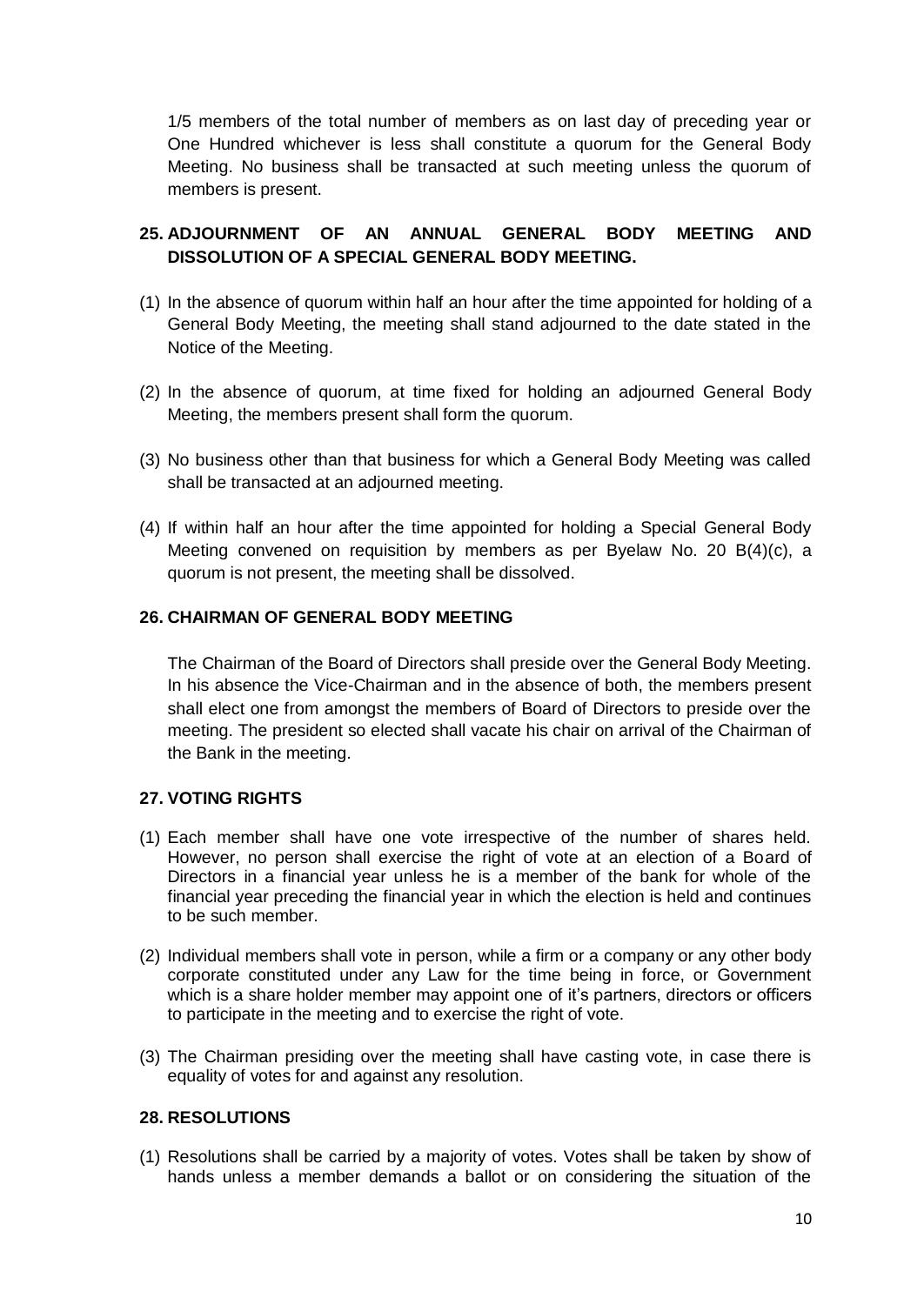meeting, the Chairman shall have a power to decide whether voting be exercised by ballot in such case votes by ballot shall be taken forthwith.

- (2) Unless specifically directed in this behalf by the Registrar, no resolution concerning-
	- (a) Election of an office bearer and/or
	- (b) Resolution passed in the previous General Body Meeting, can be placed before a General Body Meeting for re-considering unless 6 clear months have elapsed from the date the original resolution was passed.

### **29. MINUTES**

- (1) Minutes of the General Body Meeting shall be recorded in the minutes Book provided for that purpose.
- (2) Minutes of a meeting shall stand confirmed as soon as the same are signed by the Chairman who presided over that meeting.

### **30. BOARD OF DIRECTORS**

- (1) The Board of Directors shall consist of not more than 18 Directors to be elected from amongst the members of the Bank. Out of which, there shall be one seat reserved for the Scheduled Castes or Scheduled Tribes and two seats for women if Bank have members from such class or category of persons.
- (2) In the event of the State Government contributing to the share capital of the Bank, it shall be entitled to nominate not more than 1/3 or 3 Directors on the Board of Directors of the Bank, whichever number is less.
- (3) In case of none of the elected member of the Board is with suitable banking experience (at Middle/Senior Management level) &/or Chartered Accountant with banking experience, the elected board members shall co-opt at least two such professionals, one each from the two categories or both from the same category.
- (4) The term of office of elected members of the Board of Directors shall be five years from the date of election. The election of Board of Directors shall be held for all directors together. They are eligible for re-election.
- (5) The expert Director as referred to in clause (3) above may be co-opted every year.

## **31. CHAIRMAN AND VICE-CHAIRMAN OF THE BOARD OF DIRECTORS**

- (1) The Board of Directors at its first meeting after the election of Board of Directors shall elect a Chairman, Vice-Chairman and Managing Director from the elected Directors. This meeting shall be held immediately after the election of board of directors.
- (2) The Chairman shall preside over all meetings of the Board and also over the Annual and Special General Body Meeting when such meetings are called for.
- (3) In the absence of the Chairman, the Vice-Chairman shall preside over the Meeting and in the absence of both the Chairman and the Vice-Chairman, the Directors shall elect the Chairman for that meeting from among those present.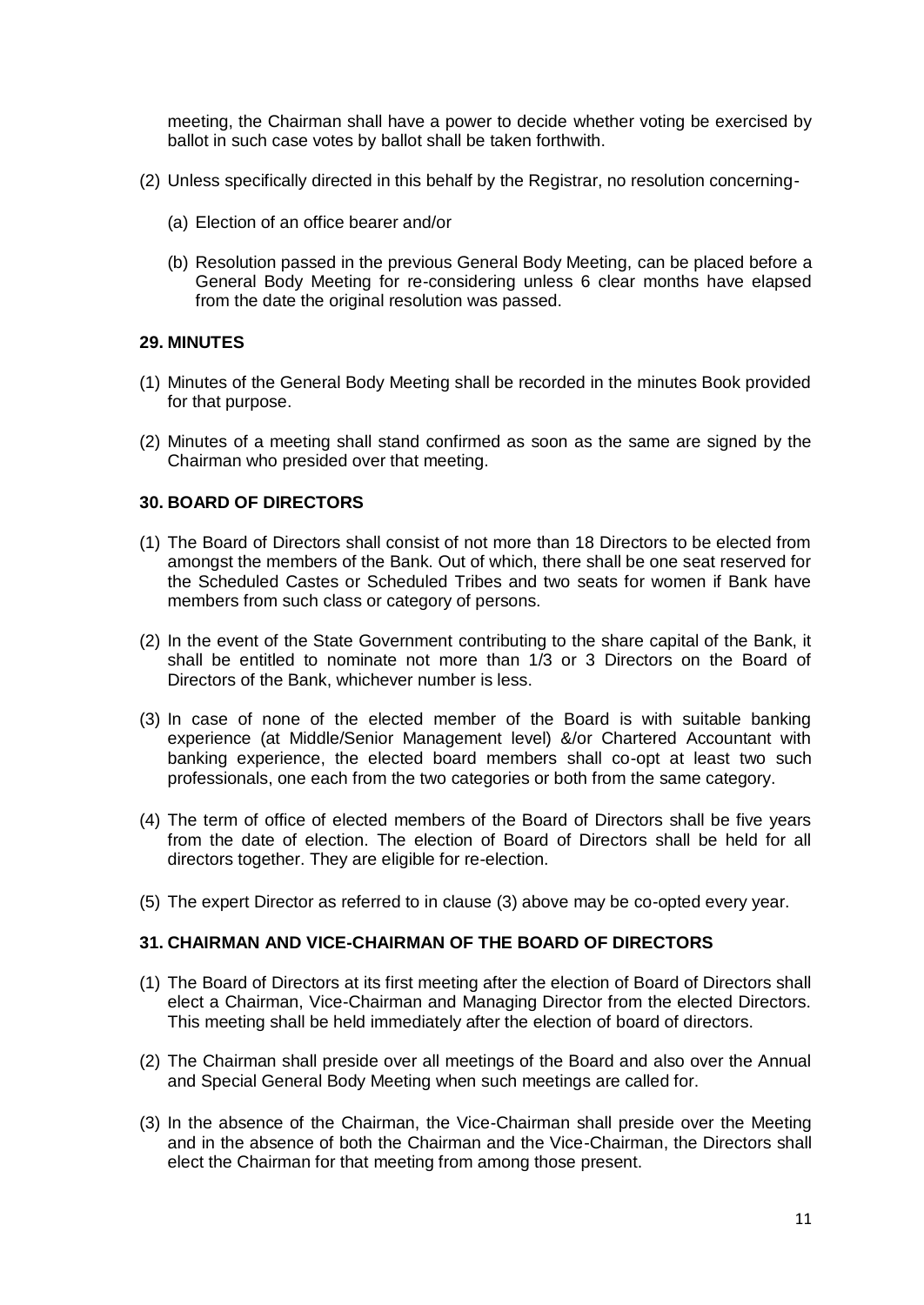- (4) The Chairman of a meeting shall have a casting vote.
- (5) The Chairman, the Vice-Chairman and the Managing Director shall hold office for two and half years. They shall be eligible for re-election.
- (6) Terms of office of office-bearers :
	- (a) A Chairman, Vice-Chairman or Managing Director of the Board shall, unless he resigns or is removed earlier, be entitled to hold office continuously for not more than two terms, i.e. five years.
	- (b) A person who has held the office of a Chairman or Vice-Chairman or Managing Director continuously for two terms, shall be eligible to hold that office after a lapse of a period of not less than two terms after he ceases to hold that office.

**Explanation**: For the purpose of this bye-law, the expression, "term" means a term consisting of two and half years commencing from the date of the election in which Director is elected.

## **32. QUALIFICATIONS AND DISQUALIFICATIONS FOR BEING DIRECTOR**

- (1) A person shall not be eligible for being chosen as a Director unless he/she
	- (a) is continuously a member of the Bank for a period of not less than three years and continues to be such member, and
	- (b) has continuously deposited in the Bank an amount of not less than Twenty Thousand rupees for a period of five years and continues to contest the election of the Board.
- (2) (a) A person shall be disqualified for being a Director if he/she ceased to possess any of the qualifications mentioned in clauses (a) & (b) of sub-section (1)
	- (b) A person shall be disqualified for being chosen as or for being Director,
		- (i) If such a person has made default in repayment of any loan taken from any bank or other society,
		- (ii) If a company in which the person or any member of his/her family has any interest has made default in repayment of any loan taken from any bank or other society after the date when repayment of the loan has become due.

Explanation: Member of family means a wife or, as the case may be, a husband, father, mother, son who is dependent for his maintenance and unmarried daughter

- (iii) If such person is convicted of an offence under section 115H.
- (iv) If such person is directly or indirectly any interest in any subsisting contract made with the Bank or in any property sold or purchased by the Bank or any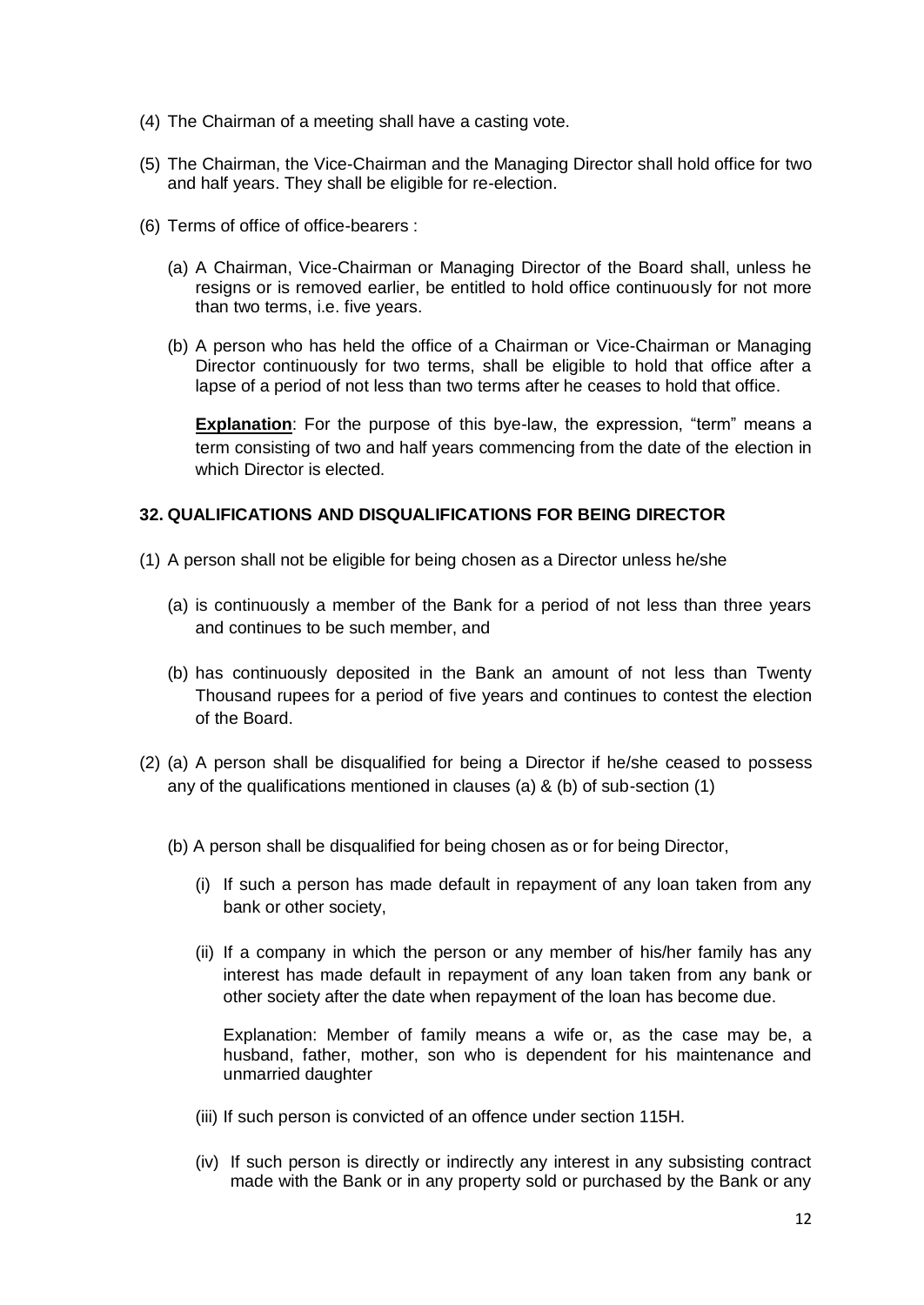other transaction of the Bank except in any investment made in or any loan taken from the Bank, or

- (v) If such person is held responsible under Section 82 of the Act, or
- (vi) If any order for recovery or costs made against such person by a Magistrate under Section of the Act 91, or
- (vii) If order is made against such person under Section 93 of the Act , or
- (viii) If such person is found guilty of any of the offences under Section 147 of the Act or any offence under Section 403 of the Indian Penal Code in respect of the property of any Bank/society.
- (3) A director shall cease to hold office as such if at any time during the term of office, he/she becomes disqualified for being director by reason of the provision of subclause (2).
- (4) If any question arises as to whether a director has ceased to hold office as such under sub-section (3), the Registrar may after giving an opportunity to the director of being heard, determines that a director has ceased to hold office, may by order remove such member.

## **33. VACATION OF OFFICE BY A DIRECTOR**

A director shall be deemed to have vacated his/her office before the expiry of his/her term if he/she-

- (a) Becomes a defaulter either as a borrower or as a surety.
- (b) Resigns and his/her resignation is accepted and/or ceases to be a member.
- (c) Is adjusted insolvent or incurs legal disability.
- (d) Is convicted of any act or acts involving moral turpitude or who is of an unsound mind or insane.
- (e) Accepts a position of profits in the Bank.
- (f) Remains absent for 3 consecutive meetings of the Board without obtaining leave of absence.

## **34. VACANCY IN THE BOARD OF DIRECTORS**

Vacancy in the Board of Directors occurring through death, removal, resignation or for any other reason, shall be filled by the remaining Directors by co-option from amongst the share holders who is qualified to become director of the Board when the remaining term of Board of Directors is less than half of remaining term Such Director/s shall hold office till the end of the term of Board of Directors. The Board of Directors shall fill up a casual vacancy within a period of sixty days from the date of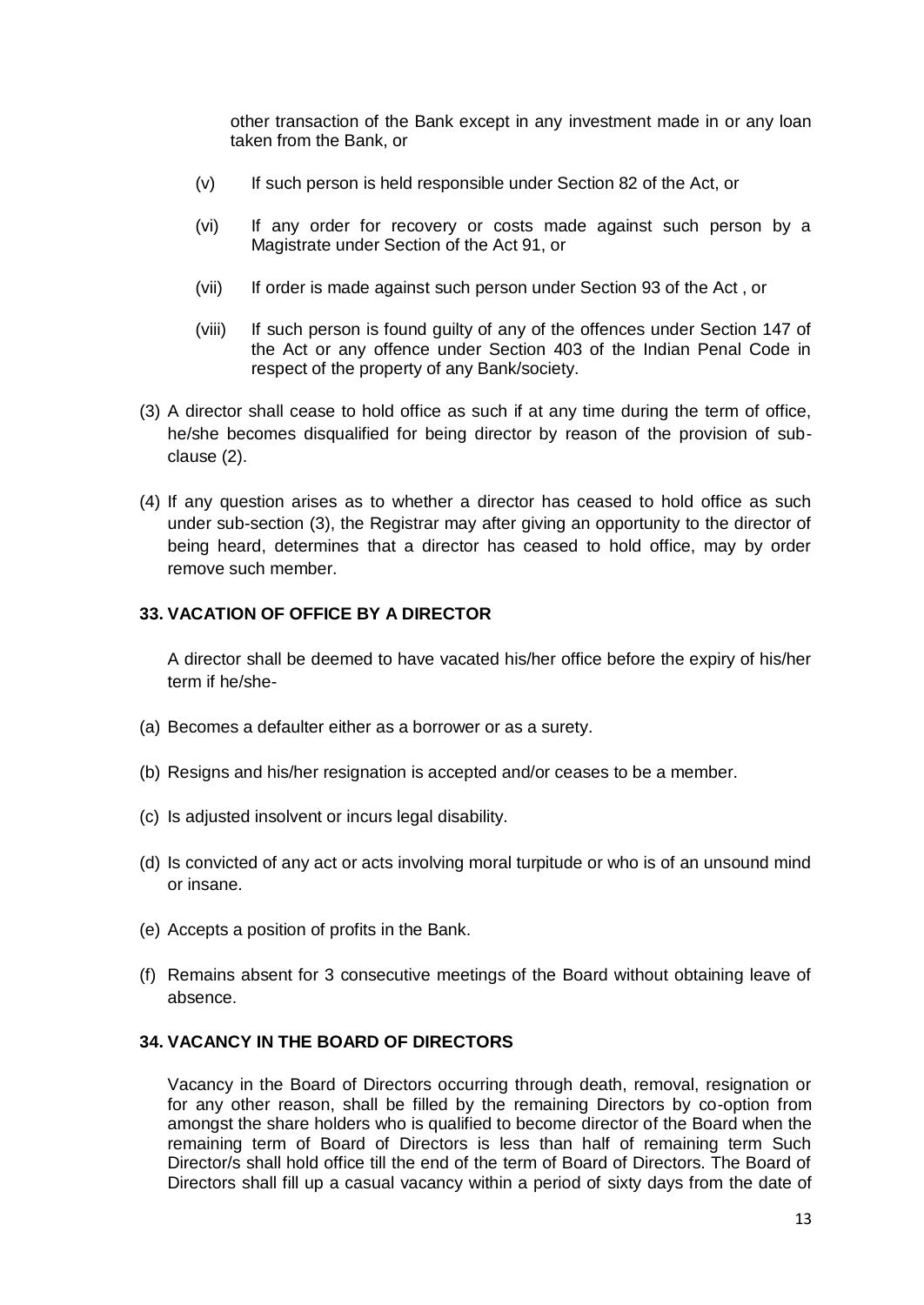such vacancy, failing which the State Government shall have the power to fill up such casual vacancy out of the same class or categories of members in respect of which the casual vacancy has arisen.

If the remaining term of office of the Board of Directors is more than half of its original term, the casual vacancy shall be fill up by election.

## **35. MEETINGS OF THE BOARD OF DIRECTORS AND NOTICE OF THE MEETING**

The Board shall meet as often as is necessary to transact business, but it shall meet at least once a month. Notice of a meeting of the Board of Directors together with the agenda of the Meeting and detailed notes thereon, if necessary, shall be sent to all the directors at least 3 days prior to the date of the meeting.

## **36. QUORUM**

5 Directors shall form the quorum.

# **37. POWERS OF THE BOARD OF DIRECTORS**

- (1) To consider applications for membership, allotment, transfer of shares and registration.
- (2) To raise with or without security loans, overdrafts and cash credits and to approve the terms and conditions of such borrowings.
- (3) To approve the annual balance sheet, statements of profit and loss account, and other statements and the Annual Report of the working of the Bank for being placed before members at the Annual General Body Meeting.
- (4) To consider applications for loans and advances and discounting of bills and to determine the terms and conditions thereof and to see the proper utilisation of loans for the purpose for which they are advanced.
- (5) To enter into participative arrangements with any commercial or co-operative bank and financial corporation for the purposes of loans and advances and to determine the terms and conditions of participation. This power shall not be delegated to any committee, office-bearer or officer.
- (6) To consider cases of arrears and defaults of loans, overdrafts, advances and cash credit due from constituents and approve the action to be taken for recovery of the same.
- (7) To consider proposal to modify, alter, delete and add to the terms and conditions governing the outstanding loans, overdrafts, cash credits and advances due from constituents.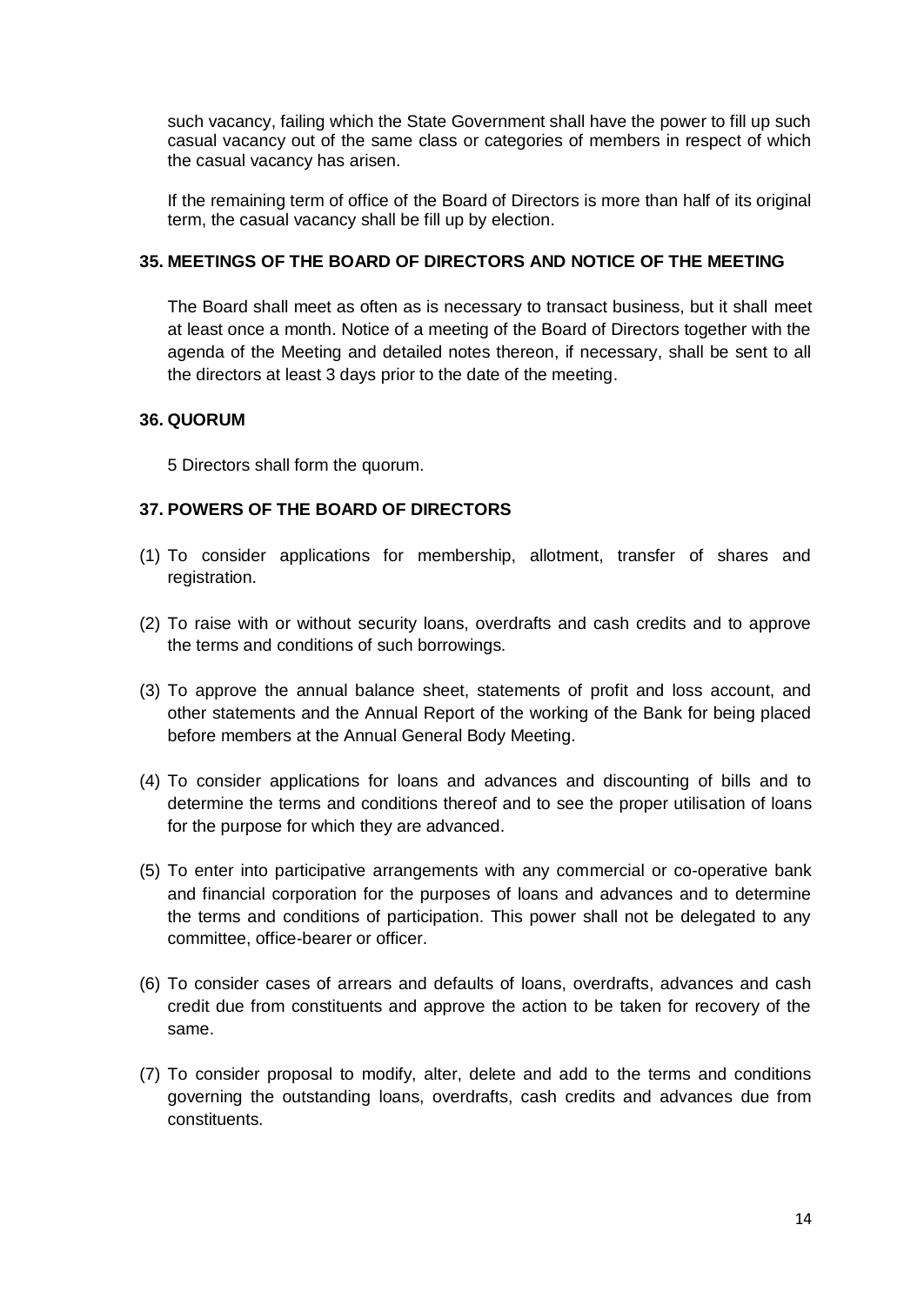- (8) To approve investment of moneys belonging to the Bank in Government and other trustee securities, deposits and other approved securities.
- (9) To approve purchase, sale and/or pledge of Government and trustee securities and other approved securities on behalf of the Bank and to delegate jointly to any of the Directors and the Chief Executive Officer powers for the purpose of purchase, sale and/or pledge as the case may be.
- (10) To consider proposal for opening branches.
- (11) To fix the rate of interest Rates on Deposits and Loans/Advances as per guidelines issued by RBI from time to time.
	- (a) To fix the service charges as per guidelines issued by RBI from time to time.
- (12) To refer any dispute by or against the Bank to the Registrar or to any other officer duly appointed for this purpose.
- (13) To institute, defend, conduct compromise, abandon or withdraw any legal proceedings by or against the Bank, or the Board or its officers or employees.
- (14) To approve appointment of brokers and agents and fix their remuneration.
- (15) To consider proposals for creating posts of officers and junior and other staff on the Bank's establishment and to frame rules and regulations prescribing the procedure for filling the vacancies either by direct recruitment or by promotion from the existing members of the staff and fix their qualifications, scales of pay and other allowances.
- (16) To appoint a Chief Executive Officer for efficient conduct of the Bank's business and to fix his remuneration and to frame rules governing the disciplinary action against the earning employees including the Chief Executive Officer of the Bank.
- (17) To appoint a staff Committee every year consisting of the Chairman, Vice-Chairman, Chief Executive Officer and 3 other Directors for disposal of all matters concerning the paid staff of the Bank such as selection, appointment, promotions, training, disciplinary action and punishment.
- (18) To consider payment of compensation, advance rent or long-term advance with or without security for the purpose of securing premises for the Bank's offices on lease or tenancy basis.
- (19) To prepare annual budget estimates within which the Chief Executive Officer may incur expenditure for proper and efficient working of the Bank.
- (20) To accept deposits of all kinds and types.
- (21) To appoint a sub-committee or committees and a Branch Committee/s consisting of not more than 5 Directors including the Chairman of the committee and to delegate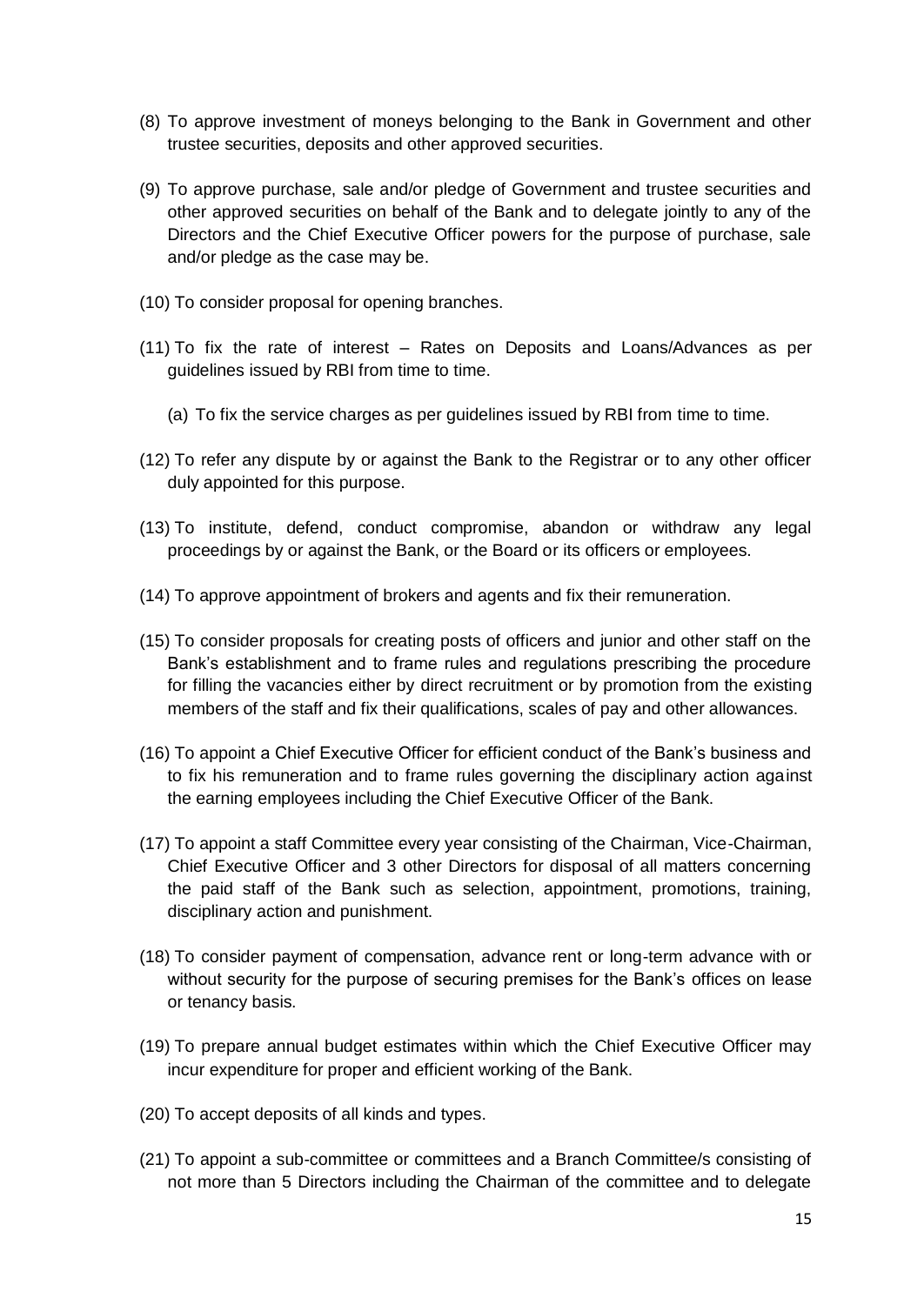such powers as the Board may deem fit. Committee members of the sub-committee will nominate one director as Chairman of the Committee, Office-bearers and C.E.O. shall be Ex-officio member of such committee/s appointed by the Board.

- (22) To arrange for election of Directors of the Board.
- (23) To open Banking accounts with any Bank or financial institution and to authorize officers of the Bank to deal with the same.
- (24) To fill in, by election or co-option as the case may be, casual vacancies occurring in the Board of Directors and also to co-opt expert Directors.
- (25) To secure membership of or affiliation to appropriate institutions.
- (26) To establish and support the Provident Fund scheme for the benefit of the staff.
- (27) To nominate representatives of the Bank on the various Committees, General Body Meetings whenever necessary, and for attending conferences, seminars etc.
- (28) To make, alter, rescind or abrogate the rules and regulations governing the staff of the Bank from time to time regarding the following:
	- (a) Provident Fund, Bonus and Gratuity
	- (b) Service Rules and Regulations
	- (c) To fix sitting fees, T.A. and D.A. etc. for the members of the Board of Directors for attending meeting of the Board, subcommittee-committees and their out station journeys for the work of the Bank as prescribed under Act and Rules.
	- (d) Election Rules The approval of the Annual General Body and the Registrar shall be obtained in respect of Election Rules.
- (29) To perform all acts connected with the management and administration of the Bank and to undertake all activities and business to further the aims and objects of the Bank.
- (30) To delegate any or some powers/delegations of the Board of Directors to the Chairman, the Managing Director, Chief Executive Officer.
- (31) Ensurance of certain things by Board of Directors. Board of Directors shall ensure and supervise the duties/task entrusted in terms of section 115F of the Act.
- (32) (1) In case of overdue advance account, if entire repayment is forthcoming, in deserving cases, the Board of Directors, will have powers to allow concession in rate of interest.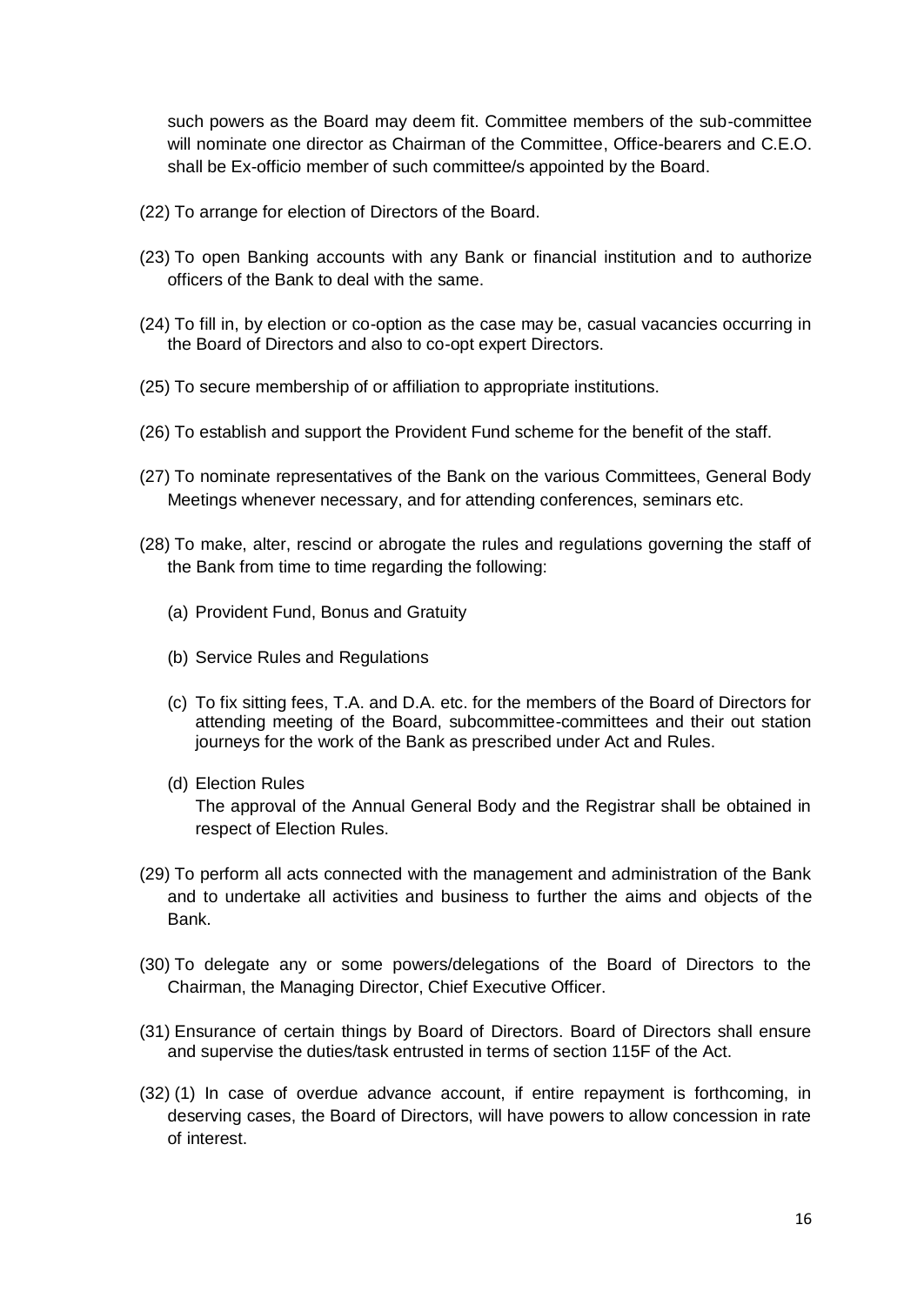(2) In case of Doubtful or loss assets, despite of all legal actions, amount is not recovered or not recoverable, the Board of Directors can write-off partial of entire outstanding to the debit of bad & doubtful debt reserve or from present income. And will be shown separately in the balance sheet and post facto sanction will be obtained in next Annual General Body.

(33) Delegation of Powers

To delegate powers to Chairman, Vice Chairman, Managing Director & General Manager or any other officer for Loans/Advances and Expenses with the approval of the Board of Directors.

### **38. IN CASE OF DEFECTIVE APPOINTMENT**

All acts done in good faith by the Board of Directors or any person acting as a member of the Board shall notwithstanding that it is afterwards discovered that there was some defect in the appointment of such Board of person, be as valid as if the Board or every such person has been duly appointed. However as soon as the defect is discovered, such defective appointment shall be cancelled at the earliest and appointment of the Board or a member of the Board of Directors shall be legally made.

**39.** No director shall remain present or vote on any matter when the deliberations in which his personal interest is involved or discussed in the meeting or the Board.

#### **40. MINUTES**

The Minutes of the meeting of the Board of Directors, sub-committee or committees shall be recorded in the Minutes Book, specifically provided for the purpose, the pages of which shall be duly numbered. The Minutes shall be signed by the Chairman of the meeting and the Chief Executive Officer of the Bank.

#### **41. CHAIRMAN**

The power and duties of the Chairman shall be as under:

- (1) To preside over the General Body Meeting, Meeting of the Board of Directors, subcommittee or committees meeting, and
- (2) To supervise and control the general working of the bank.

# **42. MANAGING DIRECTOR**

The duties of the Managing Director if appointed shall be as under:

- (1) To take action on the resolutions and decisions taken by the General Body and Board of Directors.
- (2) To convene the meeting of the general Body, Board of Directors sub-committees with the consent of the Chairman and to carry out its decisions.
- (3) To conduct correspondence on behalf of the Bank.
- (4) To scrutinize the applications for membership of the bank and for additional shares and applications for loans and pass his recommendations thereon.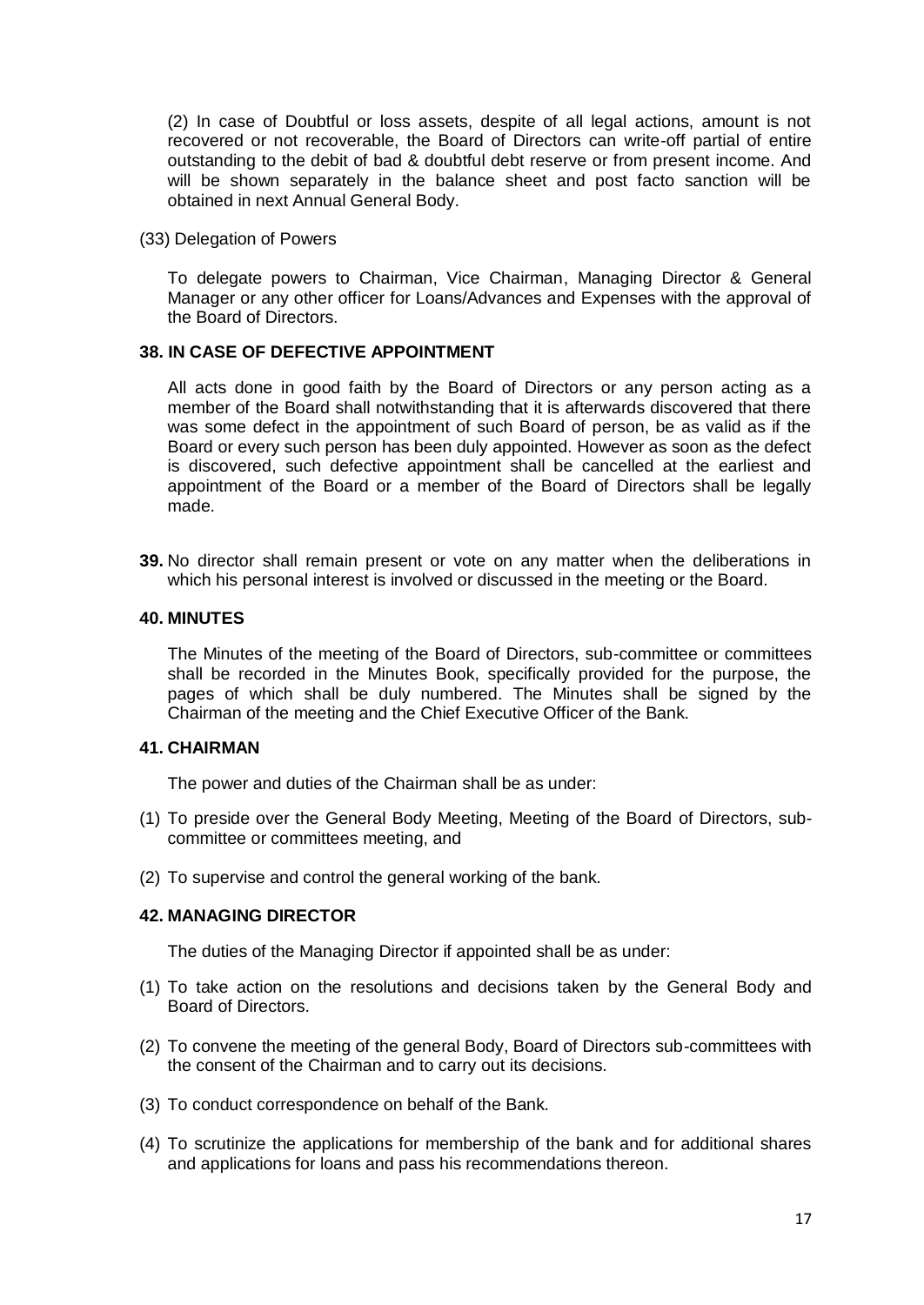- (5) To seek orders from the staff Committee for appointment of staff within the sanctioned strength on such scales of pay and allowances as may have been sanctioned by the Board of Directors from time to time.
- (6) To allot work amongst the bank's staff and supervise their work.
- (7) To take disciplinary action against the Bank's staff in according with the Service Rules and Regulations.
- (8) To issue orders of transfer of staff whenever necessary.
- (9) To arrange for investments of moneys in accordance with Boards policy and to report the same to the Board of Directors in its next meeting.
- (10) To exercise such other power and discharge such other duties as may be delegated or entrusted to him by the Board of Directors.
- (11) To exercise control over the Chief Executive Officer and the entire establishment in respect of administration of money matters and other works of the Bank with the consent of the Chairman.

## **43. CHIEF EXECUTIVE OFFICER**

The duties of the Chief Executive Officer subject to the general control of the Chairman and the Managing Director will be as under:

- 1) To conduct correspondence of the Bank and to maintain all books of accounts registers and ledgers as may have been prescribed under the Gujarat State Cooperative Societies Act, Rules and the Byelaws.
- 2) To receive applications for membership of the Bank, additional shares, for enrollment of nominal members and put before the Managing Director with his report and comments.
- 3) To receive applications for loans/ advances and to place before the Loan committee for its consideration and thereafter if limit is beyond the delegation of loan committee it should be put before the Board of Directors for their consideration and sanction.
- 4) To accept deposits of all kinds and types and to arrange for issue of receipts, statements and pass books.
- 5) To receive applications for withdrawal of deposits etc. and to dispose of according to the power given by the Board of Directors.
- 6) To receive and disburse moneys on behalf of the Bank as ordered by the Board of Directors.
- 7) To be the custodian of cash on hand, property both movable and immovable, documents, securities and bonds.
- 8) To allot work amongst the subordinate staff and to supervise their work.
- 9) To pass orders on leave applications, travelling allowance bills, medical bills and other permissible bills of the staff.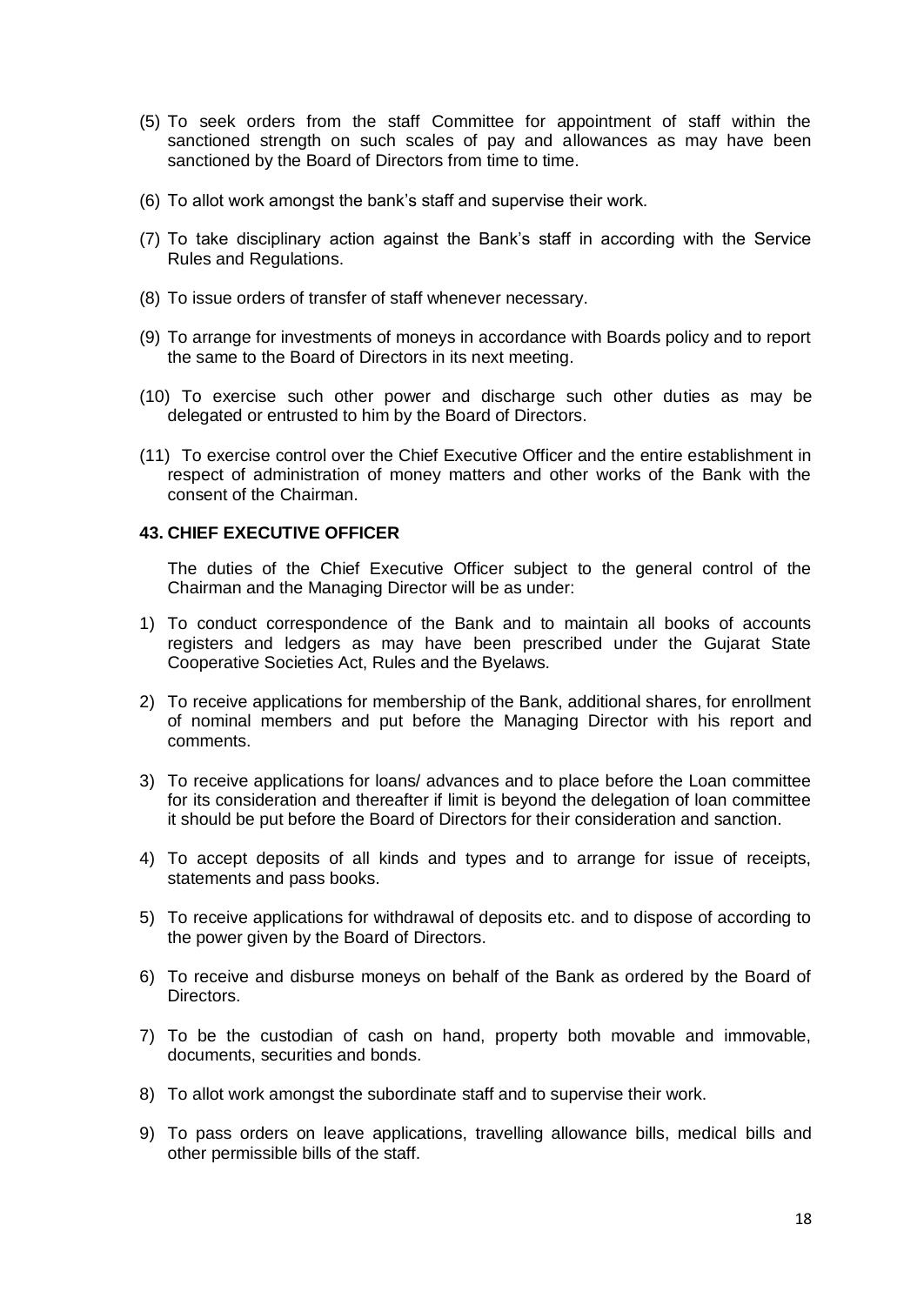- 10) To recommend transfer of staff whenever necessary.
- 11) To incur expenditure within the budget approved by the Board of Directors with the approval of the Chairman or the managing Director.
- 12) To exercise such other powers and discharge such other duties as may be delegated or entrusted to him by the Board of Directors or by the Chairman or by the Managing Director.
- 13) To sanction loans as per the powers delegated to him by the Board of Directors and place a statement of such loans sanctioned before the next meeting of the Board of Directors for its rectification.
- 14) To file returns or authorize any officer for the same, as provided under Section 41A of the act within six months of the closure of every financial year to such authority as may be designated by the State Government for the purpose, the returns including following namely;
	- (a) Annual report of its activities
	- (b) Its audited statement of accounts
	- (c) Plan for surplus disposal as approved by the general body of a society
	- (d) List of amendments to the bye-laws of the society, if any

(e) Declaration regarding date of holding of its general meeting and conduct of elections when due, and

(f) Any other information required by the Registrar in pursuance of any of the provisions of the Act

## **44. LOANS AND ADVANCES**

- 1) Loans, cash credits and/or overdrafts on current accounts may be granted to members on security or securities mentioned below or other security or securities approved by the Board of Directors or without security subject to the directives issued by the Reserve Bank of India from time to time relating to loans and advances of the Bank.
	- i) Personal security and/or surety/sureties of other member/members.
	- ii) Collateral security of movable or immovable property.
	- iii) Industrial, mercantile, agricultural and other marketable commodities or machinery under pledge, hypothecation or charge of the Bank.
	- iv) Pledge of Government, trustee securities, shares of approved companies, debentures and fixed deposits with the Bank.
	- v) Life insurance policies assigned to the Bank within the surrender value.
	- vi) Warehouse receipts.
	- vii) Gold and Silver ornaments.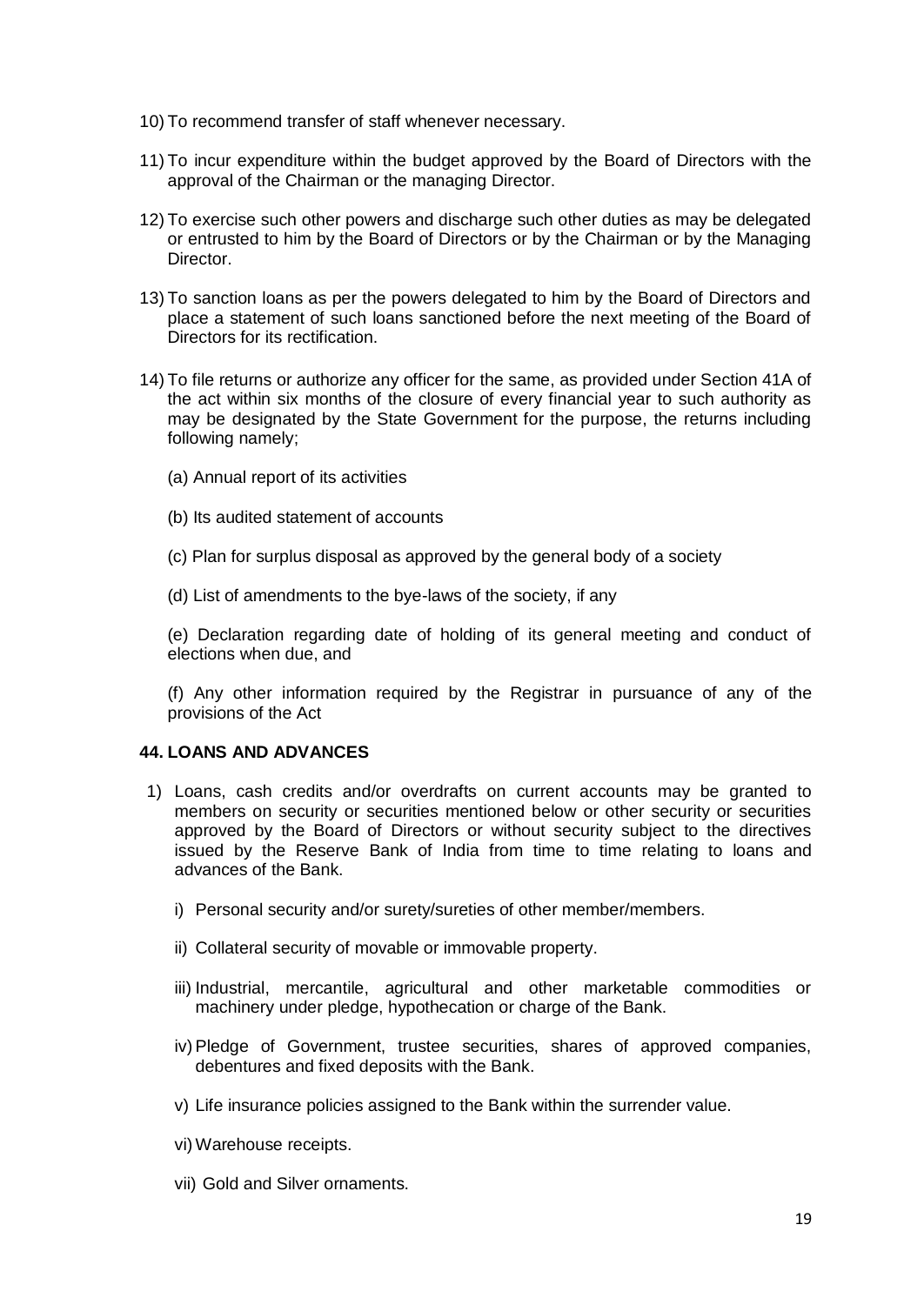- viii)Any other tangible security.
- ix) The Board may frame detailed loan regulations prescribing proportion of unsecured loans to total loans and advances, proper terms and conditions and the nature of securities acceptable for loans and advances for different purposes.
- x) Unsecured Loans/Advances

Unsecured Loans/Advances with or without surety of for cheque purchase upto the amount as per RBI guidelines.

2) Short term loans will be for a period up to 15 months, medium term for 15 months to 5 years and long term loans over 5 years.

## **45. DEPOSITS**

Deposits on current, savings, fixed, recurring, cumulative and under any other special scheme/s may be received at any time within the limits determined under the Cooperative Societies Act and rules, at such rates of interest and subject to such rules and regulations as may be fixed by the Board of Directors and also subject to the directives issued by the Reserve Bank of India in this behalf from time to time.

## **46. APPROPRIATION OF PROFITS**

- 1) The net profit of the Bank shall be calculated as per the provisions of the Cooperative Societies Act and rules.
- 2) The General Body Meeting on the recommendation of the Board of directors may appropriate the net profit as under:
	- a) To carry not less than 25% to the Statutory Reserve Fund or such other higher proportion as is prescribed under the Co-operative Societies Act and rules.
	- (1) To carry not less than 15 percent to the Special Bad debt Reserve or such other higher proportion as is prescribed under Co-op. Societies Acts/Rules.
	- b) To carry not more than 1% to the Charity Fund
	- c) To pay to share holder members Dividend not exceeding the maximum as permitted under the Co-operative Societies Act.
	- d) To contribute for education fund as per Section 69 of the Act and Rules there under
	- e) To carry to the Building Fund, Dividend Equalization Fund and any other funds created by the Bank. The balance, if any, after appropriation as above shall be carried over to the next year.

## **47. RESERVE FUND**

1) In addition to the prescribed under the Cooperative Societies Act, Rules and Byelaws, all entrance fees, nominal membership fees, amount of forfeited shares and dividends and donations shall be carried to the Reserve Fund.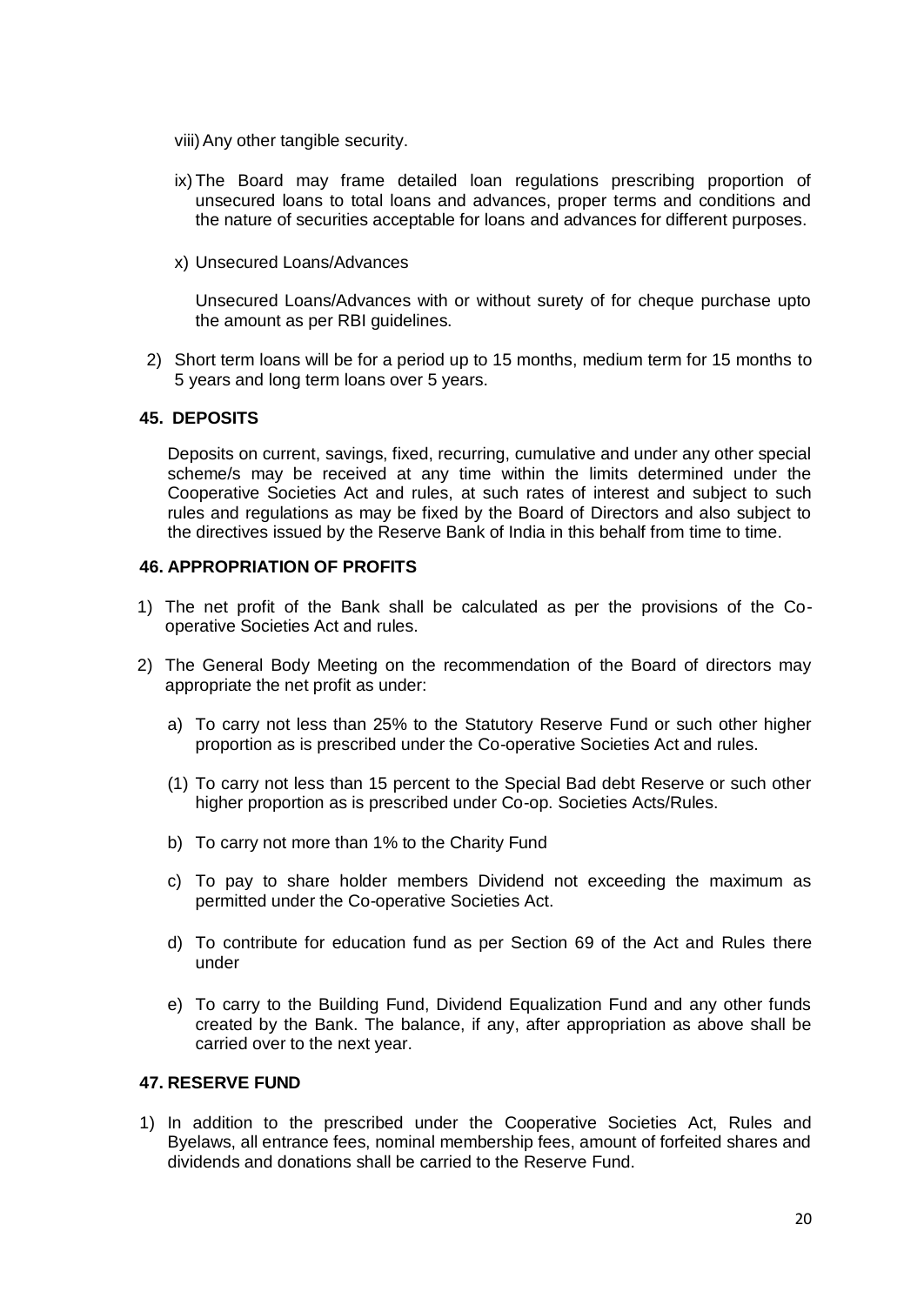2) Any loss occurring as the net result of the Year's working may with the previous sanction of the Registrar, be made good from the Reserve Fund or from the profits of the next ensuing year or years.

## **48. DIVIDEND**

- 1) The dividend declared shall be paid to the person whose name stands as the registered share holder member in the Register of members on the last day of the financial year to which the dividend relates.
- 2) Dividend shall be proportionate to the amount paid on shares and the period in whole months for which the amount stood to the credit of the share holder member.
- 3) Dividend shall be payable at par at Bank's Head Office as well at the branches.
- 4) Any dividend remaining undrawn or unclaimed for 3 years after having been declared shall be forfeited and carried to the Reserve Fund.
- 5) Unpaid Dividend shall be payable on application provided the same has not been forfeited.

## **49. ACCOUNTS AND RECORDS**

- 1) Accounts and records shall be maintained in forms prescribed or approved by the Registrar and the Reserve Bank of India with such additions as the Board of Directors consider necessary.
- 2) Any member of the Bank may inspect any of the registers or records during office hours in so far as they relate to his/her own business transaction, on obtaining in advance the date and time convenient to the Bank.

## **50. AUDIT**

The accounts and documents of the Bank shall be audited by an auditor appointed by the Registrar or the Bank. It shall be the duty of the Board of Directors to produce all requisite books, registers and documents as required by the auditor.

### **51. SEAL**

The Bank shall have a Common Seal which will remain in the custody of the Chief Executive Officer and shall be affixed in the presence of a Director and the Chief executive Officer as per a specific resolution of the Board of Directors.

## **52. AMENDMENT OF BYE-LAWS**

- 1) None of these byelaws shall be added to, amended, altered or rescinded except by a vote of the majority consisting of not less than 2/3 of the members present and voting at a General Body Meeting.
- 2) Any addition, amendment, alteration or rescission resolved upon at such meeting shall take effect from the receipt of the Registrar's approval in writing.
- **53.** Any matter not covered in these byelaws, shall be decided or disposed off as per Gujarat State Cooperative Societies Act and rules or shall be referred to the Registrar and his decision shall be final.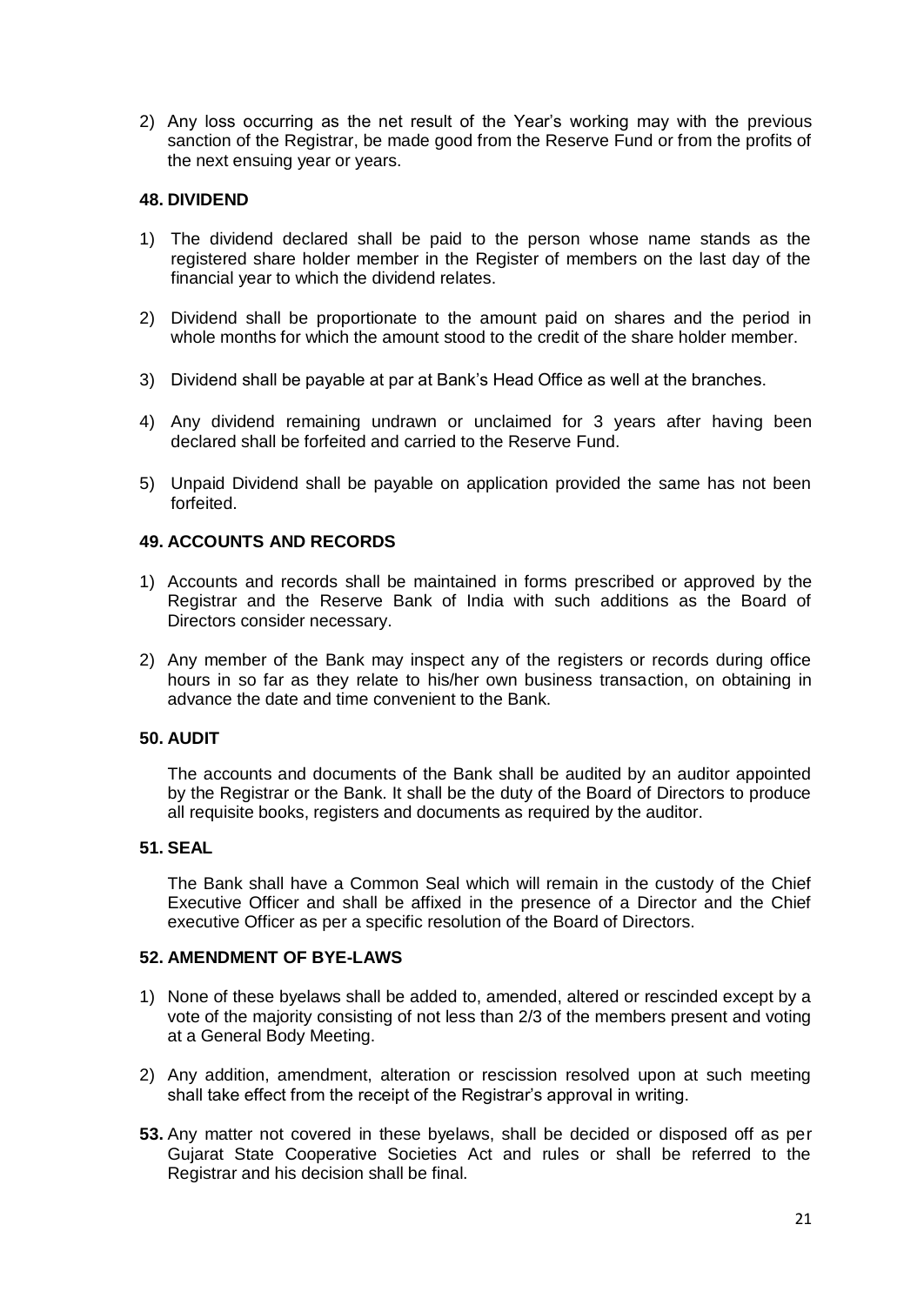- **54.** If any dispute arise relating to interpretation of any of these bye-laws, it shall be referred to the Registrar for his opinion.
- **55.** 30/7 Constitution of Board of Management, Function and Rules

## **1) No. of Members:**

Board of Directors shall appoint minimum 5 and maximum 6 members in Board of Management as per requirement of the Bank. Maximum 50% members of Board of Directors shall be taken for Constituting Board of Management and at least 50% members havinf special qualification.

# **2) Eligibility:**

Eligibility of Board Of Management means:

- 1. Accountancy
- 2. Agriculture and Rural Economy
- 3. Banking
- 4. Cooperation
- 5. Economics
- 6. Finance
- 7. Law
- 8. Small Scale Industry
- 9. Information Technology
- 10. Any other specialized knowledge, which would be useful to the Bank

## **3) Duration Of Meeting**

Board of Management shall conduct meeting as and when needed.

## **4) Quorum:**

The quorum for the meeting shall be 33% of the total number of members. Due to lack of quorum the meeting shall be postponed for 1 hour.

## **5) Chairmanship:**

The Chairman of Board of Management shall be decided by member of Board of Management and/ or Board of Director shall appoint Chairman of Board of management by passing Resolution in time to time, whose duration is as per duration of Board of Directors. At Any case the Chairman of Board of Management and the Chairman of Board of Director shall not be the same.

## **6) Sitting Fee**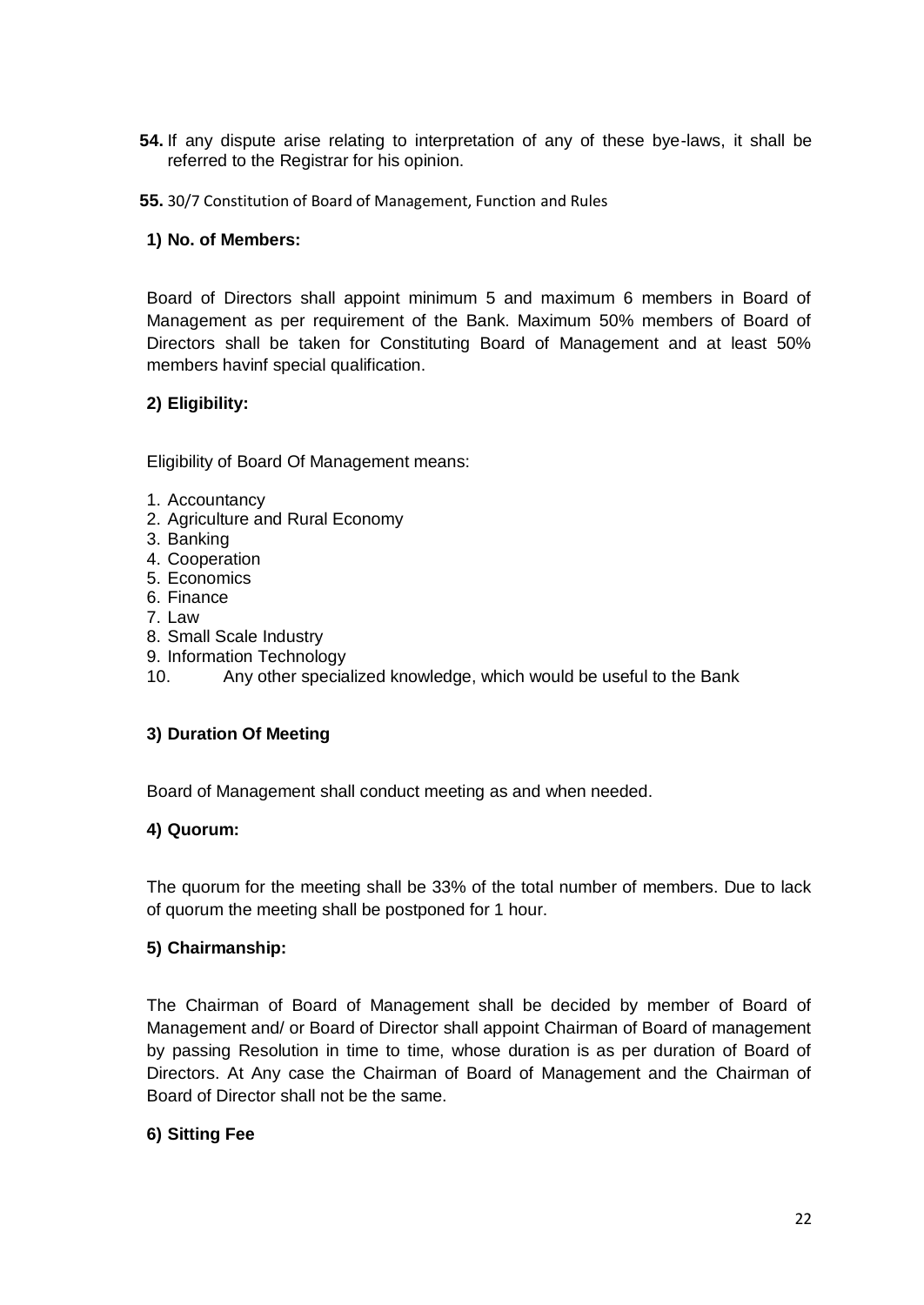The sitting fees shall be paid as per circular of the Regulatory Authority, as decided by the Board of Directors from time to time within the limit of the Regulatory law.

7) Convenience Allowance

Allowance to the members to attend meeting shall be paid as per circular of the Regulatory Authority, as decided by the Board of Directors from time to time within the limit of the Regulatory law.

8) Tenure:

The tenure of Board of Management is as decided by the Board of Directors or as per the tenure of the Board of Directors whichever is earlier.

9) Function of Board of Management:

Board of Management shall be responsible towards the Board of Directors. Key Responsibilities of Board of Management shall be includes Credit Management, Risk Management, Liquidity Management, in addition to

1) Rendering expert advice on all proposals being put up to the Board or any Committee of the Board for sanction of loans

2) Recommending action for recovery of NPAs, One Time Settlement or Compromise Settlement and assisting the Board in monitoring the same

3) Overseeing the management of funds and borrowings in the bank

4) Recommending proposals for investment of bank's funds as per the board approved policy.

5) Oversight on internal controls and systems and risk management in the bank.

6) Exercising oversight on implementation of computerisation, technology adoption and other incidental issues in the bank.

7) Overseeing internal audit and inspection functions including compliance

8) Oversight on complaint redressal system.

9) Any other responsibility as may be delegated to it by the BoD. In the event where the BoD differs with the recommendations of BoM, it shall do so by recording, in writing, the reasons thereof.

Disqualification of Board of Management is as per Bye-Laws and RBI guidelines.

10) Declaration Guarantees:

Declarations and Guarantees must be issue by each member of Board of Management as decided by Board of Directors from time to time and shall carry out a process of due diligence as per RBI's 'fit and proper' criteria and appoint them as the member of the Bard of Management based on RBI approval.